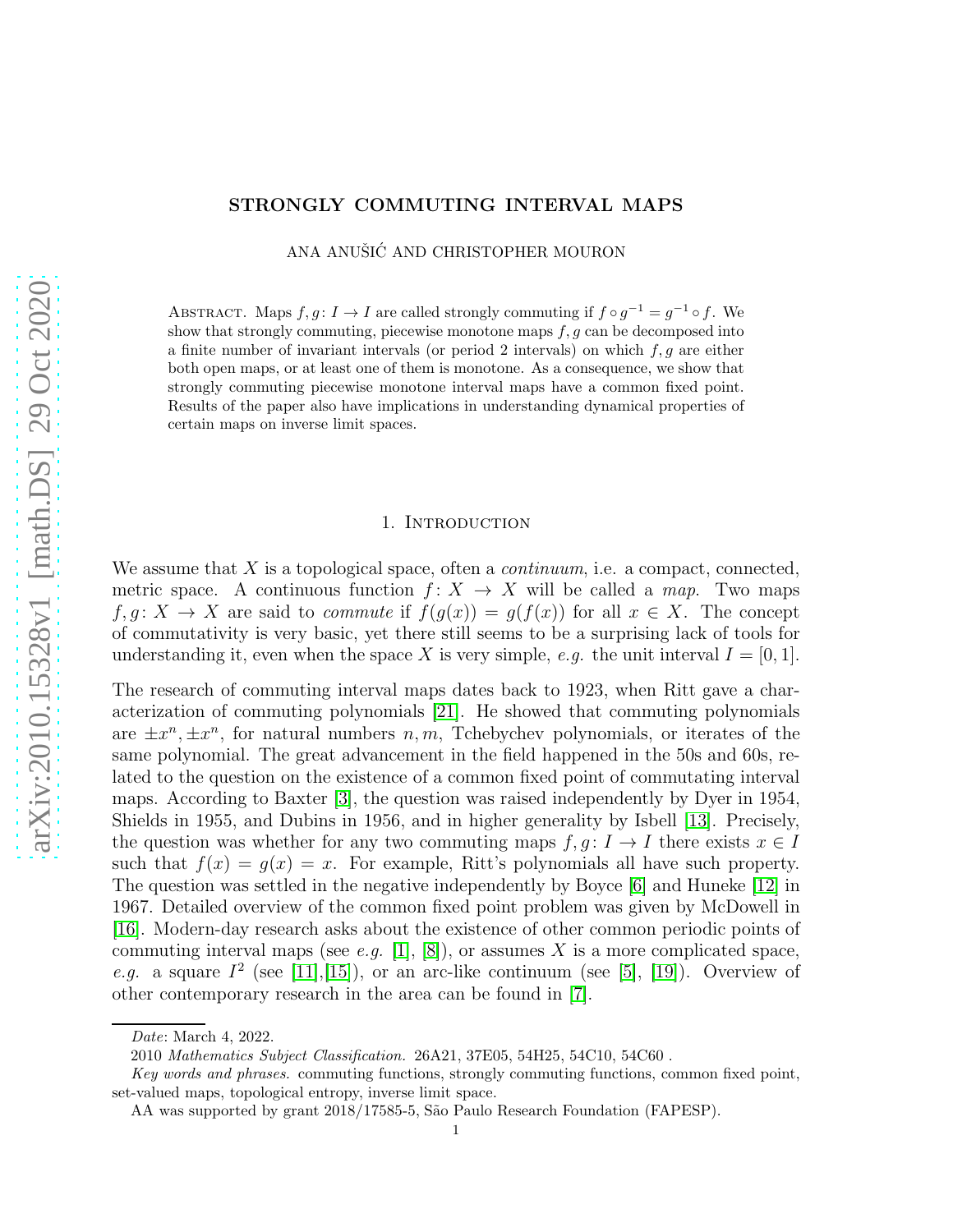In this paper we give a partial answer to the following question (see also Question 2 in  $[16]$ :

Question. What conditions on commuting maps  $f, g: I \to I$  guarantee the existence of a common fixed point?

For example, Cohen shows in [\[9\]](#page-26-9) that if  $f, g$  are open commuting maps, then they have a common fixed point. More generally, Joichi [\[14\]](#page-26-10) and Folkman [\[10\]](#page-26-11) show that it is enough for only one of  $f, g$  to be open.

We introduce a notion of *strongly commuting* maps. We say that  $f, g: X \to X$  are strongly commuting if  $f(g^{-1}(x)) = g^{-1}(f(x))$  for every  $x \in X$ . Note that f and g commute if and only if  $f(g^{-1}(x)) \subseteq g^{-1}(f(x))$  for every  $x \in X$ , see Lemma [2.1.](#page-4-0) So strongly commuting maps are indeed commuting. Our motivation comes from the study of particular maps on the inverse limit spaces, where the strongly commuting maps turned out to have a very important role.

Let X be a continuum, and let  $f: X \to X$  be a map. Then we define the *inverse limit space* of  $(X, f)$  as:

$$
\varprojlim(X, f) = \{(x_0, x_1, x_2, \ldots) : f(x_{i+1}) = x_i, i \ge 0\} \subseteq X^{\infty}.
$$

The space  $\lim(X, f)$ , when equipped with the product topology, becomes a continuum itself. We are interested in studying dynamical properties of maps on  $\lim_{x \to \infty}$ . For example, there is a natural homeomorphism  $\hat{f}$  on  $\lim(X, f)$  given by

$$
\hat{f}((x_0,x_1,x_2,\ldots))=(f(x_0),f(x_1),f(x_2),\ldots)=(f(x_0),x_0,x_1,\ldots),
$$

called *shift* or simply *natural extension* of f. As the name suggests, dynamical properties of the natural extension  $\hat{f}$  resemble those of f, e.g. the *topological entropy* (*i.e.*, the exponential growth rate of distinguishable orbits) of  $\hat{f}$  equals the topological entropy of f. However, there are other maps (see *e.g.* [\[17\]](#page-27-4)) on  $\lim(X, f)$ , beyond the natural extension and its iterates, and there are no available tools for understanding their dynamics.

In [\[2\]](#page-26-12) we study the entropy of the class of maps on  $\lim(X, g)$ , which we call *diagonal maps.* Let  $g: X \to X$  be a map which commutes with  $f: X \to X$ . Then we define  $G: \varprojlim(X, f) \to \varprojlim(X, f)$ , as:

$$
G((x_0,x_1,x_2,\ldots))=(g(x_1),g(x_2),g(x_3),\ldots),
$$

see also the commutative diagram in Figure [1.](#page-2-0)

Since f and q commute, G is well defined and continuous. Moreover, if we assume in addition that f and g strongly commute, then the entropy of  $G$  equals the entropy of the set-valued map  $g \circ f^{-1}: X \to X$ , see [\[2,](#page-26-12) Proposition 3.5]. This is where it becomes important to understand strongly commuting maps in more depth, preferably well enough to compute the entropy of  $g \circ f^{-1} = f^{-1} \circ g$ . The results of this paper imply that, when  $f$  and  $g$  are piecewise monotone and strongly commuting, then the entropy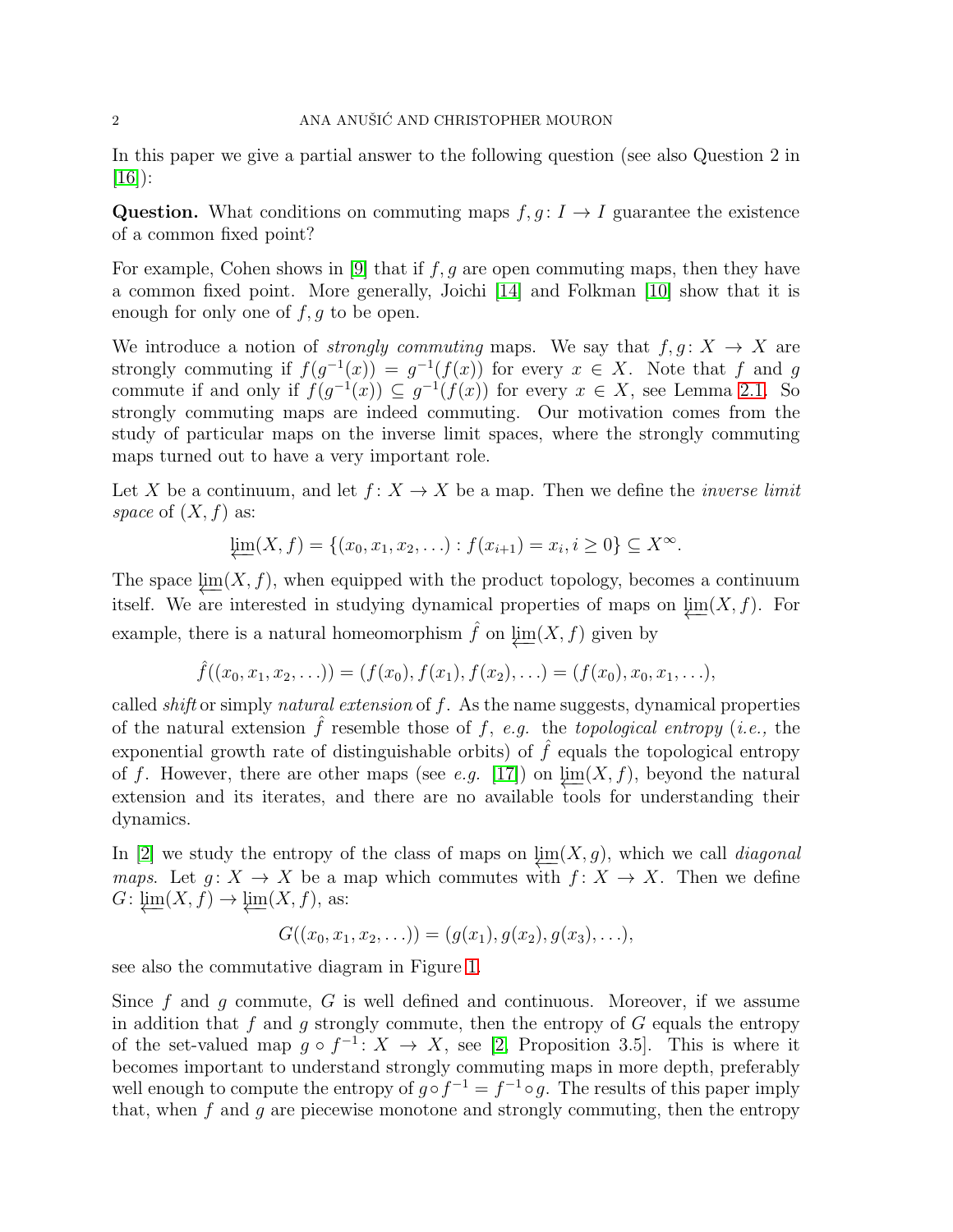

<span id="page-2-0"></span>FIGURE 1. Commutative diagram in the construction of a diagonal map.

of  $g \circ f^{-1}$  exactly equals the maximum of entropies of f and g, which is then easy to compute, see *e.g.* [\[18\]](#page-27-5). Thus strong commutativity gives tools for understanding a new important class of maps in the inverse limits. For example, diagonal maps were used by Mouron to construct an exact map of the pseudo-arc, [\[20\]](#page-27-6).

Section [3](#page-5-0) gives many examples of strongly commuting maps on the interval. For example, symmetric tent maps  $T_3$  and  $T_4$  are strongly commuting, but  $T_4$  and  $T_6$  are not, see Figure [2.](#page-2-1)



<span id="page-2-1"></span>FIGURE 2. Symmetric tent maps  $T_3, T_4, T_6$ , and graphs of set-valued functions  $T_3 \circ T_4^{-1} = T_4^{-1} \circ T_3$ , and  $T_6^{-1} \circ T_4$ . Note that (since  $T_4$  and  $T_6$ commute)  $T_4 \circ T_6^{-1} \subseteq T_6^{-1} \circ T_4$ . The graph of  $T_4 \circ T_6^{-1}$  is given in boldface.

Actually, we show in Corollary [4.15](#page-11-0) that if  $f, g$  are piecewise monotone, and strongly commuting, then they don't have a critical point in common. In Figure [3](#page-3-0) we show another example of strongly commutating maps - there are invariant intervals for both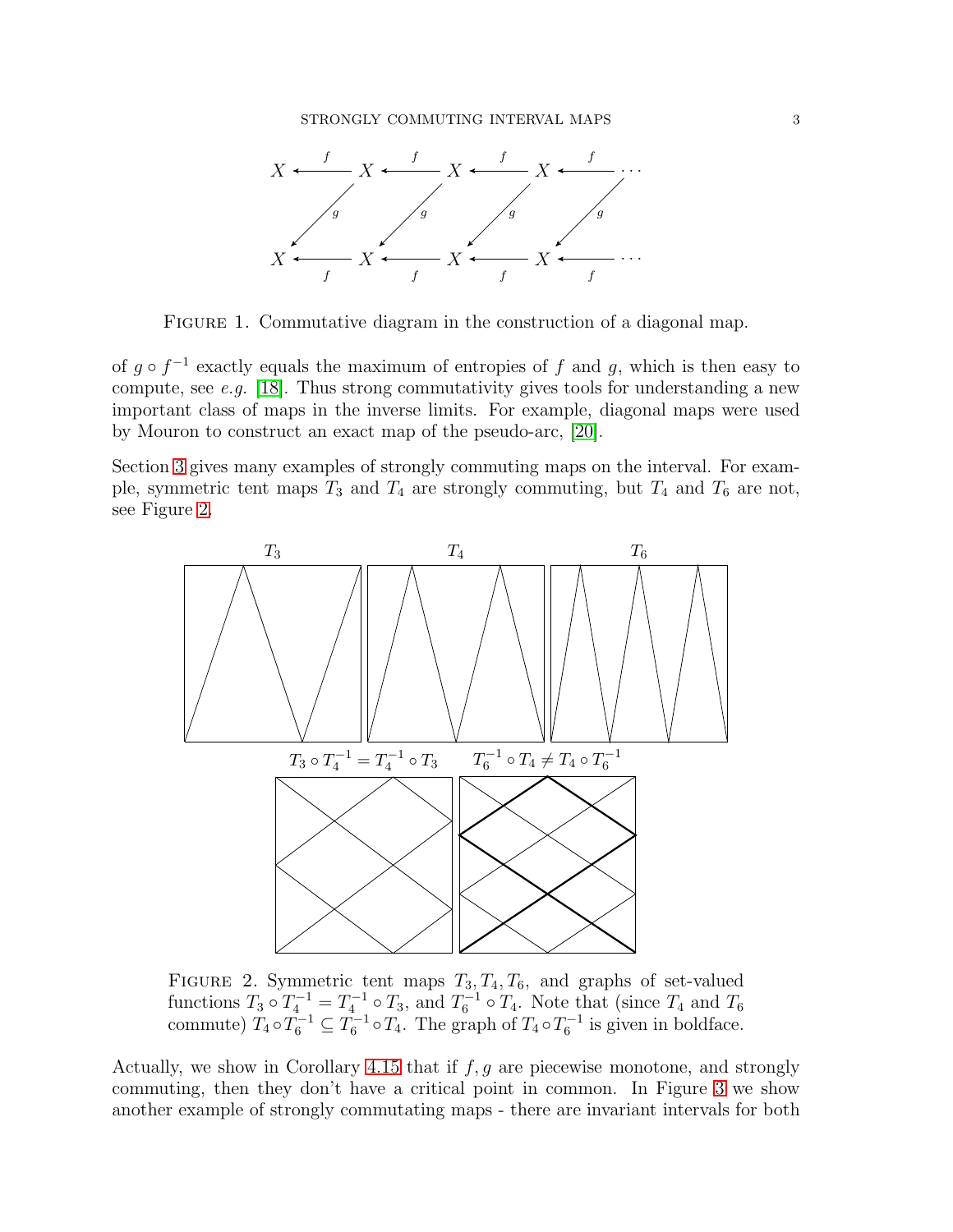f and g such that the restrictions are in pairs either both open, or at least one is monotone. The main result of the paper shows that, essentially, this is all that can happen, see also Figures [12,](#page-24-0) [13,](#page-25-0) [14.](#page-25-1)



<span id="page-3-0"></span>FIGURE 3. Maps f and g have invariant intervals  $I_1, I_2, I_3$  in common. Note that at least one map in pairs  $f|_{I_1}, g|_{I_1}, f|_{I_2}, g|_{I_2}$  and  $f|_{I_3}, g|_{I_3}$  is open - either both maps in a pair are open and non-monotone, or at least one is monotone.

**Theorem 5.21.** Let  $f, g: I \to I$  be piecewise monotone maps such that  $f^{-1} \circ g = g \circ f^{-1}$ . *Then there are*  $0 = p_0 < p_1 < \ldots < p_l = 1$  *such that one of the following three occurs:* 

- $(a)$   $[p_i, p_{i+1}]$  *is invariant under*  $f$  *and*  $g$   $for$  *every*  $i$ *, and* 
	- (i) if  $g|_{[p_i,p_{i+1}]}$  is open and non-monotone, then  $f|_{[p_i,p_{i+1}]}$  is open.
	- (ii) if  $g|_{[p_i,p_{i+1}]}$  is non-monotone and not open, then  $f|_{[p_i,p_{i+1}]}$  is monotone.
- (b)  $[p_i, p_{i+1}]$  *is invariant under* g and  $f([p_i, p_{i+1}]) = [p_{l-i-1}, p_{l-i}]$  for every  $i \in$  $\{0, \ldots, l-1\}, and$ 
	- (i) if  $g|_{[p_i,p_{i+1}]}$  is open and non-monotone, then  $f^2|_{[p_i,p_{i+1}]}$  and  $f|_{[p_i,p_{i+1}]}$  are open
	- (ii) if  $g|_{[p_i,p_{i+1}]}$  is non-monotone and not open, then  $f|_{[p_i,p_{i+1}]}$  and  $f|_{[p_{l-i-1},p_{l-i}]}$ *are both monotone.*
- (c)  $f([p_i, p_{i+1}]) = [p_{l-i-1}, p_{l-i}] = g([p_i, p_{i+1}])$  for every  $i \in \{0, ..., l-1\}$ , and
	- (i) if  $g^2|_{[p_i,p_{i+1}]}$  is open and non-monotone, then  $f^2|_{[p_i,p_{i+1}]}$  and  $f|_{[p_i,p_{i+1}]}$  are *open*
	- (ii) if  $g^2|_{[p_i,p_{i+1}]}$  is non-monotone and not open, then  $f|_{[p_i,p_{i+1}]}$  and  $f|_{[p_{l-i-1},p_{l-i}]}$ *are both monotone.*

The result of Joichi [\[14\]](#page-26-10) then easily implies that strongly commuting interval maps have a common fixed point.

Let us briefly give an outline of the paper. After preliminaries in Section [2,](#page-4-1) we give many examples in Section [3,](#page-5-0) and specifically show that symmetric tent maps  $T_n$  and  $T_m$ are strongly commutating if and only if  $n$  and  $m$  are relatively prime in Proposition [3.3](#page-5-1) and Proposition [3.4.](#page-6-0) In Section [4](#page-6-1) we introduce the notion of *hats* and *endpoints* of the graph of the set-valued map  $g^{-1} \circ f$  and characterize them in case when f and g are strongly commuting. We note that a term "hat" seems to be used in older literature for symmetric tent maps, see *e.g.* [\[10\]](#page-26-11). Here, a hat is a point in the graph of a set-valued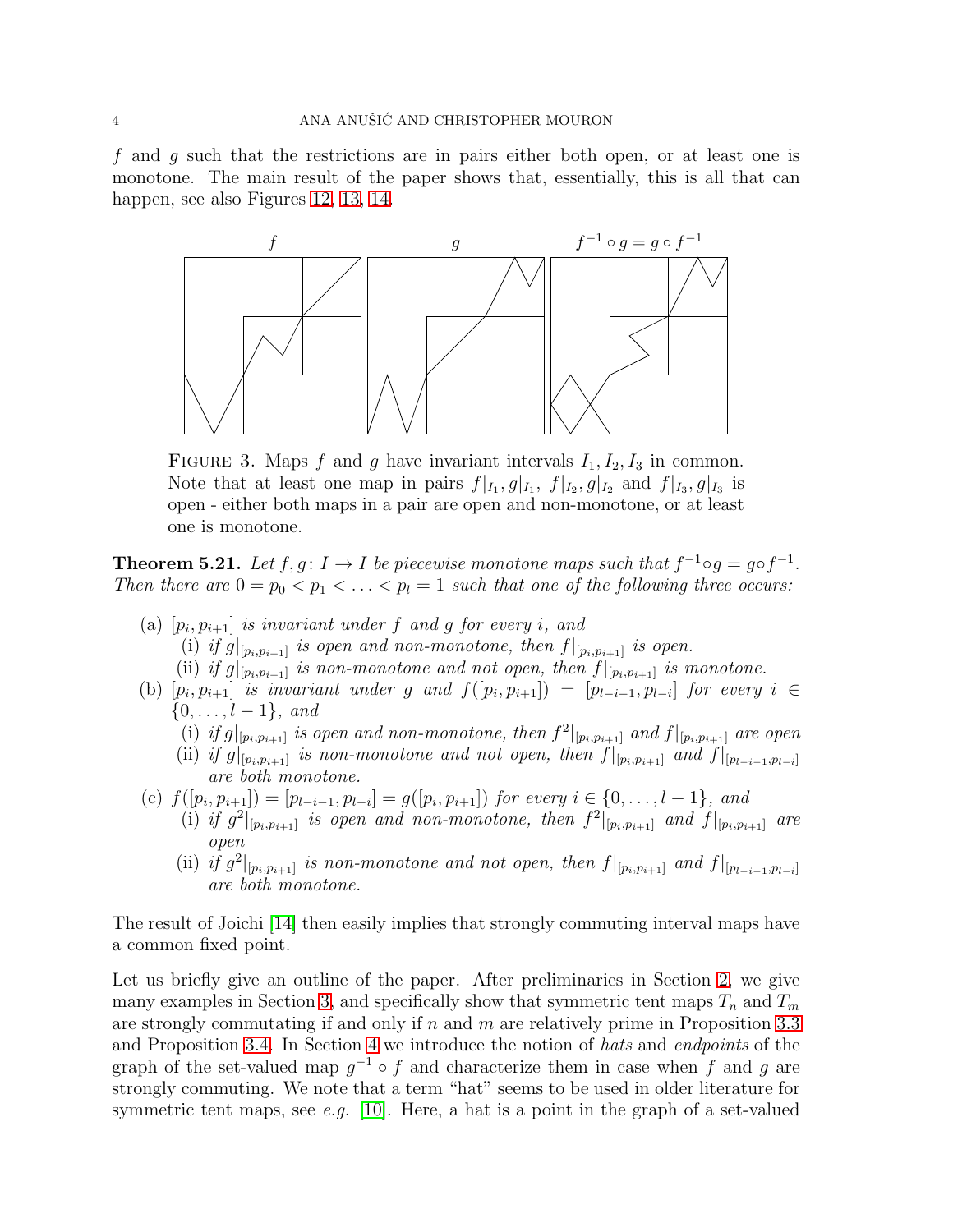<span id="page-4-1"></span>map with certain properties. We believe this tool might have a possible applications in higher generality. Finally, in Section [5](#page-12-0) we prove the main result.

## 2. Preliminaries

Given two topological spaces X, Y, a continuous function  $f: X \to Y$  will be referred to as a *map*. We will restrict paper to compact, connected, metrizable spaces (also called *continua*), and usually the unit interval  $I = [0, 1]$ .

*Set-valued function* from X to Y is a function  $F: X \to 2^Y$ , where  $2^Y$  denotes the set of all non-empty closed subsets of  $Y$ . We always assume that set-valued functions are *upper semi-continuous*, *i.e.,* the *graph* of F,

$$
\Gamma(F) = \{(x, y) : y \in F(x)\}
$$

is closed in  $X \times Y$ . When there is no confusion, we will often abuse the notation and denote set-valued functions as  $F: X \to Y$ . By  $\pi_1: \Gamma(F) \to X$  and  $\pi_2: \Gamma(F) \to Y$  we denote the projections to the first and second coordinate.

We say that maps  $f, q: X \to X$  *commute* if  $f(q(x)) = q(f(x))$  for every  $x \in X$ .

<span id="page-4-0"></span>**Lemma 2.1.** Maps  $f: X \to X$  and  $g: X \to X$  commute if and only if  $f \circ g^{-1}(x) \subseteq$  $g^{-1} \circ f(x)$ , for every  $x \in X$ .

*Proof.* Note that  $f \circ g^{-1}(x) = \{f(y) : g(y) = x\}$  and  $g^{-1} \circ f(x) = \{z : g(z) = f(x)\}.$ So, given  $w = f(y) \in f \circ g^{-1}(x)$ , we have  $g(f(y)) = f(g(y)) = f(x)$ . It follows that  $w \in g^{-1} \circ f(x)$ .

For the other direction, assume that  $f \circ g^{-1}(x) \subseteq g^{-1} \circ f(x)$ , for every  $x \in X$ . Take any  $y \in I$  and let  $g(y) = z$ . Then, since  $f(y) \in f \circ g^{-1}(z) \subseteq g^{-1} \circ f(z)$ , we have  $g \circ f(y) = f(z) = f \circ g(y).$ 

In particular, for commutative maps  $f, g \colon X \to X$ , it holds that  $\Gamma(f \circ g^{-1}) \subseteq \Gamma(g^{-1} \circ f)$ .

<span id="page-4-2"></span>Remark 2.2. Note that

$$
\Gamma(f \circ g^{-1}) = \{ (g(t), f(t)) : t \in X \},
$$

so the graph of  $f \circ g^{-1}$  can be parametrized by X. In particular, the graph of  $f \circ g^{-1}$ is connected. Furthermore,  $\Gamma(f \circ g^{-1})$  is closed in  $I^2$ .

We say that  $f, g \colon X \to X$  are *strongly commuting* if  $f \circ g^{-1}(x) = g^{-1} \circ f(x)$  for all  $x \in X$ . Thus strongly commuting maps are commuting, but not vice-versa; see the examples in the following section.

In what follows, we will restrict our functions and set-valued functions to  $X = I = [0, 1]$ , the unit interval. Let  $f: I \to I$  be a map. We say that  $c \in (0,1)$  is a *critical point of* f if  $f|_U$  is not one-to-one for every open interval  $U \ni c$ . The set of critical points of f will be denoted by  $C_f$ . We say that f is *piecewise monotone* if  $C_f$  is finite. We say that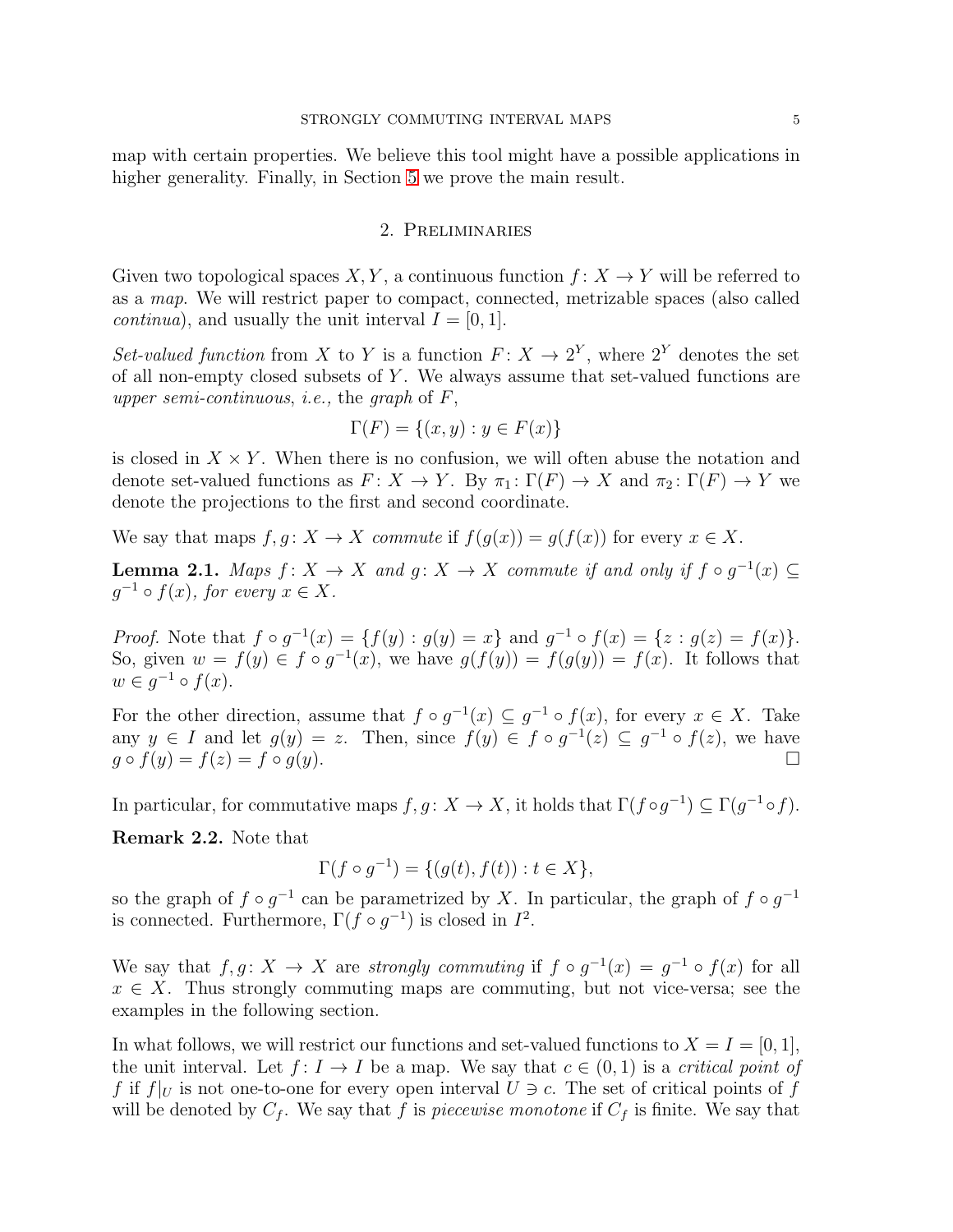f is *nowhere constant* if there is no open interval  $U \subset I$  for which  $f(U)$  is a singleton. Note that every piecewise monotone map is nowhere constant.

In the rest of the paper, we assume that  $f, g: I \to I$  are piecewise monotone onto maps which strongly commute. Since f and g are nowhere constant, the set  $\Gamma(f \circ g^{-1}) =$  $\Gamma(g^{-1} \circ f)$  is one-dimensional, and since f and g are continuous, it is closed in  $I^2$ . Moreover, we let  $n = |C_f|, m = |C_q|$ , for  $m, n \in \mathbb{N}$ , and denote  $C_f = \{0 < c_1 < c_2 < c_3\}$ ...  $\langle c_n \langle 1 \rangle, C_g = \{0 \langle d_1 \langle d_2 \rangle, \ldots \langle d_m \langle 1 \rangle\}$ . For the sake of notation, we will often denote  $c_0 = d_0 = 0, c_{n+1} = d_{m+1} = 1.$ 

## 3. Symmetric tent maps

<span id="page-5-0"></span>For  $n \geq 2$  we define the *symmetric* n-tent map  $T_n: I \to I$  as a map with critical points  ${i/n; 0 \le i \le n}$  such that  $T_n(i/n) = 0$  for even i, and  $T_n(i/n) = 1$  for odd i, and such that  $T_n|_{[\frac{i}{n},\frac{i+1}{n}]}$  is linear for every  $i \in \{0,\ldots,n-1\}$ . See Figure [4.](#page-5-2)



<span id="page-5-2"></span>FIGURE 4. Graphs of symmetric *n*-tent maps  $T_n: I \to I$ .

It is not difficult to check that  $T_n \circ T_m = T_{nm}$  for every  $n, m \geq 2$ . It follows that symmetric tent maps commute, *i.e.*,  $T_n \circ T_m = T_m \circ T_n$ , for every  $n, m \in \mathbb{N}$ . We will show that  $T_n$  and  $T_m$  strongly commute if and only if n and m are relatively prime.

Since  $T_n$  and  $T_m$  commute, Lemma [2.1](#page-4-0) implies that  $T_n \circ T_m^{-1}(x) \subseteq T_m^{-1} \circ T_n(x)$ , for every  $x \in I$  and every  $n, m \geq 2$ . It is, however, in general not true that  $T_m^{-1} \circ T_n(x) \subseteq$  $T_n \circ T_m^{-1}(x)$ , for every  $x \in I$  and  $n, m \ge 2$ . For example, one easily checks that  $T_2 \circ T_2^{-1}(x) = x$  and  $T_2^{-1} \circ T_2(x) = \{x, 1-x\}$ , so  $T_2 \circ T_2^{-1}(x) \subsetneq T_2^{-1} \circ T_2(x)$  for all  $x \in I \setminus \{1/2\}$ . See the graphs of some  $T_m^{-1} \circ T_n$  in Figure [2.](#page-2-1)

<span id="page-5-3"></span>**Remark 3.1.** Note that for  $n \geq 2$  and  $x, y \in I$  it holds that  $T_n(x) = T_n(y)$  if and only if there is  $i \geq 0$  such that  $x + y = \frac{2i}{n}$  $\frac{2i}{n}$ , or  $|x-y| = \frac{2i}{n}$  $\frac{2i}{n}$ .

<span id="page-5-4"></span>**Remark 3.2.** Let  $n, m \in \mathbb{N}$ . Since  $T_m$  and  $T_n$  commute, then  $\{0, 1\} \supseteq T_m(\{0, 1\}) \ni$  $T_m(T_n(i/n)) = T_n(T_m(i/n))$ , for every  $i \in \{0, 1, \ldots, n\}$ . It follows that  $T_m(\{i/n : i \in \{1, \ldots, n\})$  $\{0, 1, \ldots, n\}\)\subseteq \{i/n : i \in \{0, 1, \ldots, n\}\}.$ 

<span id="page-5-1"></span>**Proposition 3.3.** If  $n, m \geq 2$  are relatively prime, then  $T_n \circ T_m^{-1}(x) = T_m^{-1} \circ T_n(x)$ , for *every*  $x \in I$ .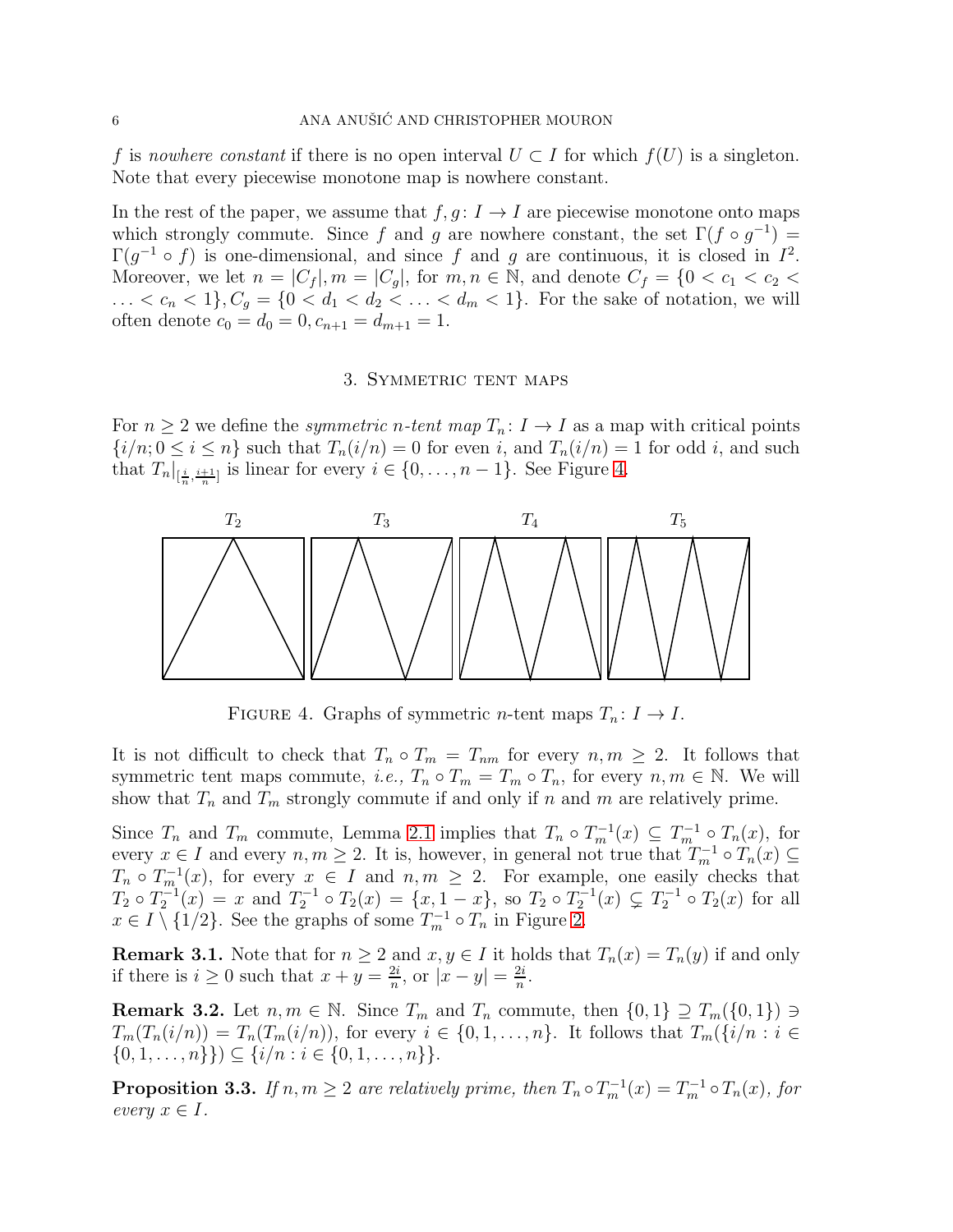*Proof.* Lemma [2.1](#page-4-0) implies that  $T_n \circ T_m^{-1}(x) \subseteq T_m^{-1} \circ T_n(x)$ , for every  $x \in I$ . Thus we only need to show  $T_m^{-1} \circ T_n(x) \subseteq T_n \circ T_m^{-1}(x)$  for every  $x \in I$ .

Assume first that  $x \notin \{i/n : i \in \{0, 1, ..., n\}\}$ . Then  $T_n(x) \in (0, 1)$ , so  $|T_m^{-1}(T_n(x))|$  = m. We will show that the cardinality of  $T_n \circ T_m^{-1}(x)$  is at least m. Since  $T_n \circ T_m^{-1}(x) \subseteq$  $T_m^{-1} \circ T_n(x)$ , that implies that  $T_n \circ T_m^{-1}(x) = T_m^{-1} \circ T_n(x)$ . Let  $a > b \in T_m^{-1}(x)$ . We claim that  $T_n(a) \neq T_n(b)$ . Assume the contrary.

Since  $T_m(a) = T_m(b)$ , Remark [3.1](#page-5-3) implies that there is  $K \geq 0$  such that  $a + b = \frac{2K}{m}$  $\frac{2K}{m}$ , or  $a-b=\frac{2K}{m}$  $\frac{2K}{m}$ .

(a) Assume that  $a + b = \frac{2K}{m}$  $\frac{2K}{m}$ . Since  $T_n(a) = T_n(b)$ , there is  $L \geq 0$  such that  $a + b = \frac{2L}{n}$  $\frac{2L}{n}$ , or  $a-b=\frac{2L}{n}$  $\frac{2L}{n}$ . In the first case we get  $\frac{2K}{m} = \frac{2L}{n}$  $\frac{dL}{n}$ , which is a contradiction with  $n, m$ being relatively prime. In the second case we get  $a = \frac{K}{m} + \frac{L}{n}$  $\frac{L}{n}$ , so by Remark [3.2,](#page-5-4) it follows that  $x = T_m(a) \in \{T_m(L/n), 1 - T_m(L/n)\} \in \{i/m : i \in \{0, 1, ..., n\}\}\)$ , which is a contradiction.

(b) Assume that  $a - b = \frac{2K}{m}$  $\frac{dK}{m}$ . Then again, since  $T_n(a) = T_m(b)$ , there is  $L \geq 0$  such that  $a+b=\frac{2L}{n}$  $\frac{2L}{n}$ , or  $a-b=\frac{2L}{n}$  $\frac{nL}{n}$ . In the second case we get  $\frac{2K}{m} = \frac{2L}{n}$  $\frac{dL}{n}$ , which is a contradiction with *n*, *m* being relatively prime. In the first we again get  $a = \frac{K}{m} + \frac{L}{n}$  $\frac{L}{n}$ , which leads to a contradiction as in case (a).

So we showed that  $T_n \circ T_m^{-1}(x) = T_m^{-1} \circ T_n(x)$  for every  $x \in I \setminus \{i/n : i \in \{0, ..., n\}\} =: S$ . Furthermore, it is easy to check that  $\Gamma(T_m^{-1} \circ T_n) = \overline{\Gamma(T_m^{-1} \circ T_n|_S)}$ . Since  $\Gamma(T_n \circ T_m^{-1})$  is closed in I (see Remark [2.2\)](#page-4-2), we have  $\Gamma(T_{m}^{-1} \circ T_{n}) = \overline{\Gamma(T_{m}^{-1} \circ T_{n}|_{S})} \subseteq \overline{\Gamma(T_{n} \circ T_{m}^{-1}|_{S})} \subseteq$  $\overline{\Gamma(T_n \circ T_{m}^{-1})} = \Gamma(T_n \circ T_{m}^{-1})$ . It follows that  $\Gamma(T_{m}^{-1} \circ T_n) = \Gamma(T_n \circ T_{m}^{-1})$ , and that finishes the proof.  $\Box$ 

<span id="page-6-0"></span>**Proposition 3.4.** *If*  $n, m \geq 2$  *are not relatively prime, then there is*  $x \in I$  *such that*  $T_n \circ T_m^{-1}(x) \subsetneq T_m^{-1} \circ T_n(x)$ .

*Proof.* Let  $x \neq \frac{i}{n}$  $\frac{i}{n}, i \in \{0, \ldots, n\}$ . Then  $T_n(x) \notin \{0, 1\}$ , so  $|T_m^{-1}(T_n(x))| = m$ . However, n, m are not relatively prime, so there is  $k > 1$  such that  $n = Nk$ ,  $m = Mk$ , for  $N, M \in \mathbb{N}$ . Then we can write  $T_n = T_N \circ T_k$ ,  $T_m = T_M \circ T_k$ , and thus  $T_n \circ T_m^{-1} = T_N \circ T_M^{-1}$ . However, cardinality of the set  $T_N \circ T_M^{-1}(x)$  is at most  $M < m$ , thus  $T_n \circ T_m^{-1}(x) \subsetneq$  $T_m^{-1}$  $\frac{n-1}{m} \circ T_n(x).$ 

#### 4. Hats and endpoints

<span id="page-6-1"></span>In this section we study the graphs of set-valued maps  $f \circ g^{-1}$  and  $g^{-1} \circ f$ . We introduce the notions of *hats* and *endpoints* and then show that, when f and g strongly commute, they exactly correspond to critical points of  $f$ .

Note that  $f^{-1} \circ g = g \circ f^{-1}$  if and only if  $g^{-1} \circ f = f \circ g^{-1}$ , so in all of the results f and g can be interchanged and the results are still true. For simplicity, the notions and properties of hats and endpoints will be introduced for the set-valued map  $g^{-1} \circ f$ .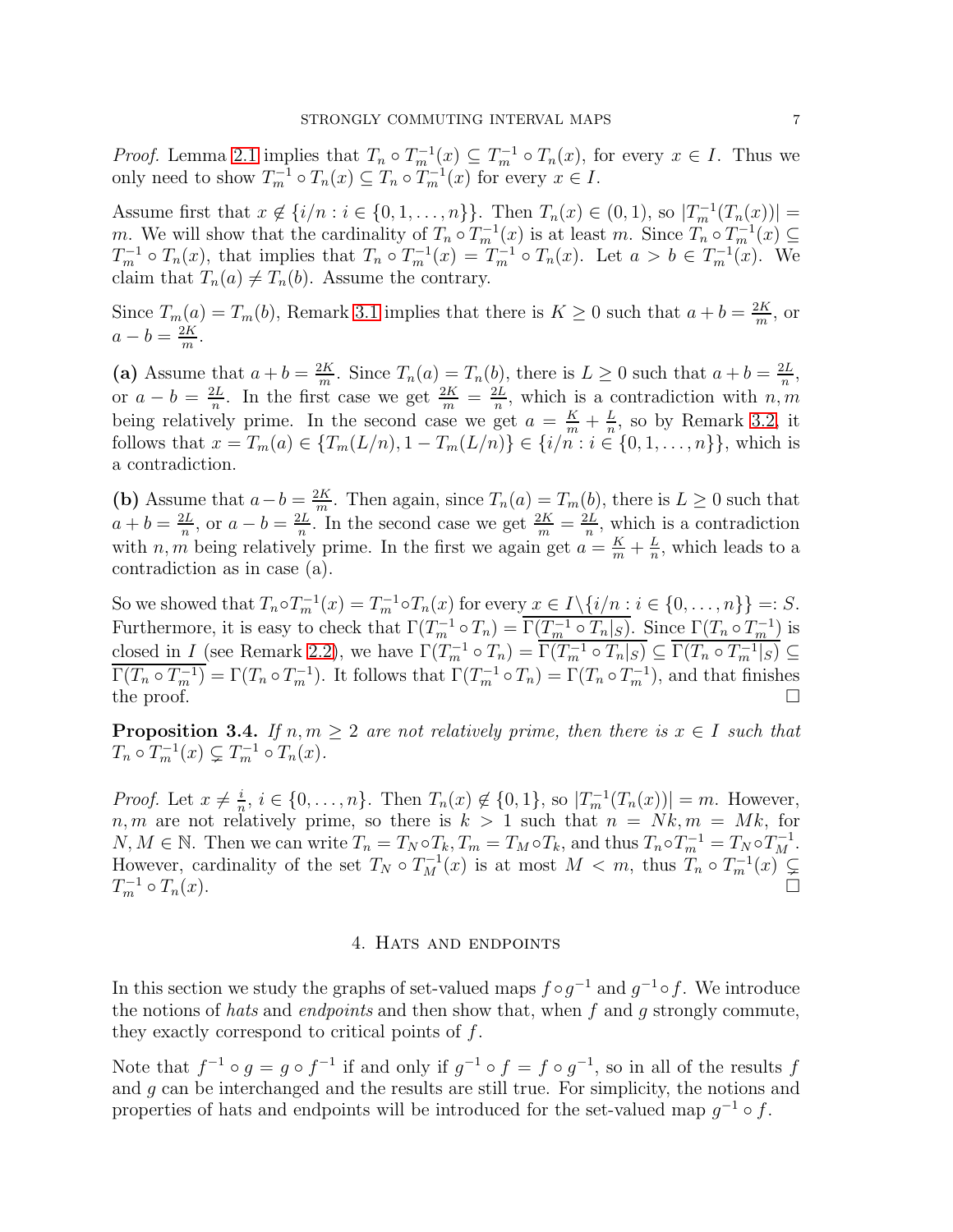

<span id="page-7-0"></span>FIGURE 5. Graphs of piecewise linear maps  $f$  and  $g$  and the corresponding  $g^{-1} \circ f$ . Note that  $(1/3, 1/3) \in \Gamma(g^{-1} \circ f)$ , and since  $1/3 \in C_f$  and  $1/3 \notin C_g$ , it is a hat of  $\Gamma(g^{-1} \circ f)$ . Note that f and g in this figure do not strongly commute.

**Definition 4.1.** A point  $(x, y) \in \Gamma(g^{-1} \circ f)$  is called a *hat of*  $\Gamma(g^{-1} \circ f)$  if  $x \in C_f$  and  $y \notin C_q$ . See an example in Figure [5.](#page-7-0)

<span id="page-7-1"></span>**Lemma 4.2.** Let  $(x, y) \in \Gamma(g^{-1} \circ f)$  be a hat. Then there is an open disc  $\mathcal{O} \ni (x, y)$  in  $I^2$  such that  $\Gamma(g^{-1} \circ f) \cap \mathcal{O}$  *is an open arc*  $A \subset \Gamma(g^{-1} \circ f)$  *for which y is an extremum of*  $\pi_2(A)$ *.* 

*Proof.* Since  $(x, y)$  is a hat of  $\Gamma(g^{-1} \circ f)$ , then  $f(x) = g(y)$ , and  $x \in C_f, y \notin C_g$ . Let  $J \subset I$  be an open connected set such that  $J \ni f(x) = g(y)$ , and denote by U the connected component of  $f^{-1}(J)$  which contains x, and by V the connected component of  $g^{-1}(J)$  which contains y. We can assume that  $U \cap C_f = \{x\}$ , and  $V \cap C_g = \emptyset$ . Then obviously U and V are open intervals in I, and  $g|_V : V \to J$  is a homeomorphism.

Let  $\mathcal{O} = U \times V$ , then  $\mathcal{O}$  is an open disc in  $I^2$  and  $(x, y) \in \mathcal{O}$ . Note that  $A :=$  $\mathcal{O} \cap \Gamma(g^{-1} \circ f) = \{ (t, g^{-1}(f(t)) \cap V) : t \in U \}.$  Furthermore, we claim that  $\varphi: U \to A$ given by  $\varphi(t) = (t, g^{-1}(f(t))) \cap V$  is a homeomorphism. First take  $t \in U$ , so  $f(t) \in J$ . Then recall that  $g|_V : V \to J$  is a homeomorphism, so there is a unique  $s \in V$  such that  $q(s) = f(t)$ . Thus  $\varphi$  is well-defined. It is straight-forward to see that  $\varphi$  is one-to-one and onto. Continuity is also easily checked: if we denote by  $\tilde{g} : J \to V$  the inverse of  $q|_V$ , then we can write  $\varphi(t) = (t, \tilde{q}(f(t)))$ , and that map is obviously continuous. Thus, A can be parametrized by U, so it is an open arc which contains  $(x, y)$ .

Assume first that x is a local maximum of f, so  $f(x') < f(x)$  for all  $x \neq x' \in U$ . If  $g|_V$ is increasing, then so is its inverse  $\tilde{g}$ , so  $\tilde{g}(f(x')) < \tilde{g}(f(x)) = y$  for all  $x' \neq x \in U$ . If  $g|_V$  is decreasing, then so is its inverse  $\tilde{g}$ , so  $\tilde{g}(f(x')) > \tilde{g}(f(x)) = y$  for all  $x' \neq x \in U$ . Thus y is an extremum of  $\pi_2(A)$ . We argue similarly if x is a local minimum of f.  $\square$ 

**Definition 4.3.** A hat  $(x, y) \in \Gamma(g^{-1} \circ f)$  is called an *end-hat* if  $(x, y) = (g(0), f(0)) =$  $(g(1), f(1)).$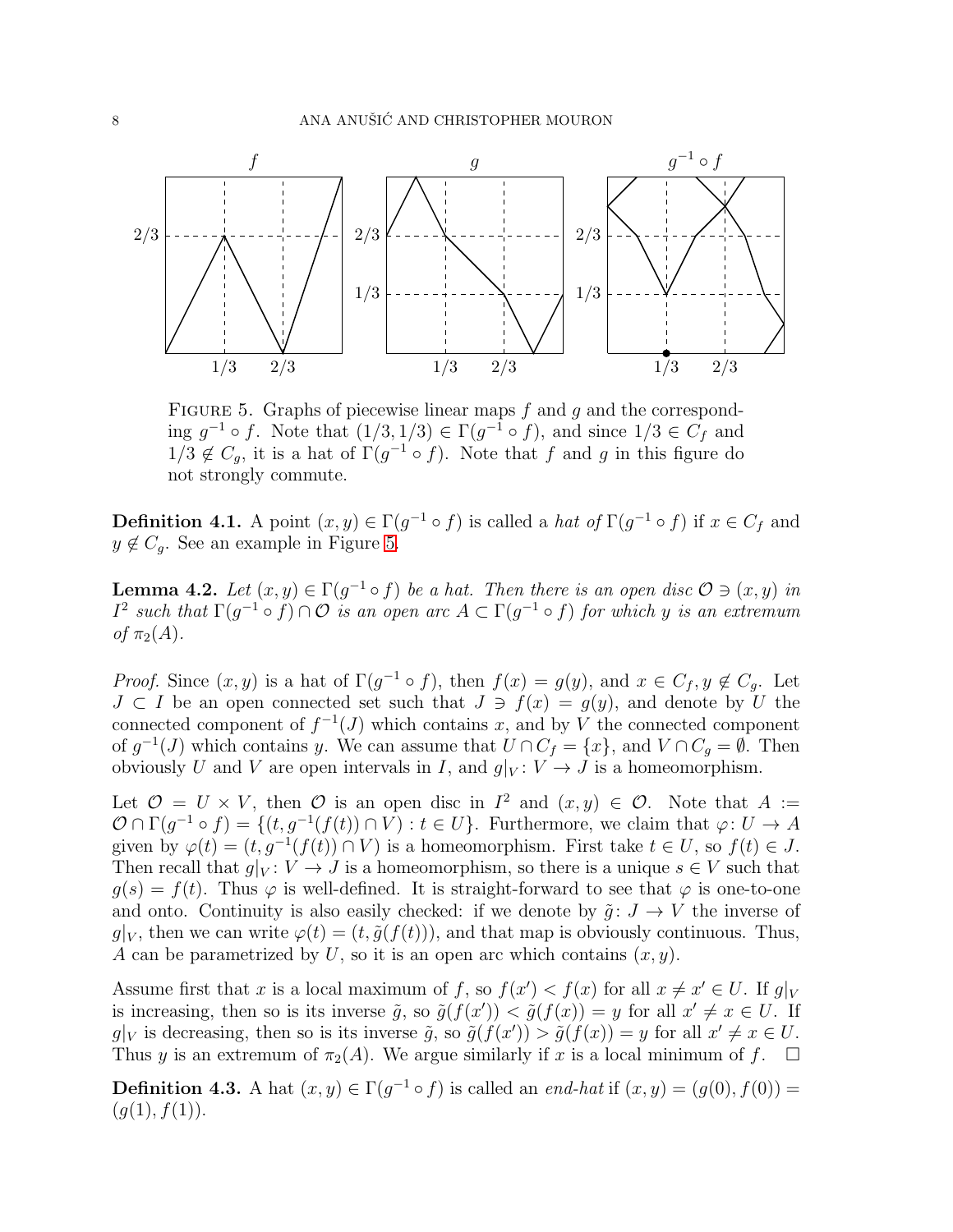<span id="page-8-0"></span>**Lemma 4.4.** If  $g^{-1} \circ f = f \circ g^{-1}$ , then for every hat  $(x, y) \in \Gamma(g^{-1} \circ f)$  there is either  $t = t(x, y) \in C_f$  such that  $(x, y) = (g(t), f(t))$ , or  $(x, y)$  is an end-hat.

*Proof.* Fix a hat  $(x, y) \in \Gamma(g^{-1} \circ f)$ . Recall that  $\Gamma(f \circ g^{-1}) = \{(a, b) : b = f(t), g(t) = f(t)\}$  $a$ } = { $(g(t), f(t)) : t \in I$ } and let  $T = \{t \in I : (x, y) = (g(t), f(t))\} \neq \emptyset$ .

Assume that there is no  $t \in T$  such that  $t \in (0, 1)$ . In that case  $T \subset \{0, 1\}$ . Since  $(x, y)$ is contained in an open arc A of  $\Gamma(f \circ g^{-1})$  by Lemma [4.2,](#page-7-1) and every point of A is of the form  $(g(t), f(t))$  for some  $t \in I$ , we must have  $(x, y) = (g(0), f(0)) = (g(1), f(1)),$ thus  $(x, y)$  is an end-hat.

Assume there is  $t \in (0,1)$  such that  $t \in T$ . By Lemma [4.2,](#page-7-1)  $f(t) = y$  and y is an extremum of  $\pi_2(A)$ , so there is a small neighbourhood U of t such that  $f(t') < f(t)$  for all  $t \neq t' \in U$ , or  $f(t') > f(t)$  for all  $t \neq t' \in U$ . Thus  $t \in C_f$ .

<span id="page-8-2"></span>**Remark 4.5.** Let  $(x, y) \in \Gamma(g^{-1} \circ f)$  be a hat, so it is contained in the interior of an arc  $A \subset \Gamma(g^{-1} \circ f)$  by Lemma [4.2.](#page-7-1) If  $g^{-1} \circ f = f \circ g^{-1}$ , then Lemma [4.4](#page-8-0) implies that we can find  $t = t(x, y) \in C_f$  such that  $(x, y) = (g(t), f(t))$ , or  $(x, y) = (g(0), f(0)) =$  $(g(1), f(1))$ . Thus every hat corresponds to at least one critical point of f, or to the set  ${0, 1}$ . Obviously that assignment is injective, so the total number of hats in  $\Gamma(g^{-1} \circ f)$ is at most  $|C_f| + 1$ .

**Definition 4.6.** A point  $(x, y) \in \Gamma(g^{-1} \circ f)$  is called an *endpoint of*  $\Gamma(g^{-1} \circ f)$  if one of the following is satisfied:

(a)  $x \in \{0, 1\}, y \notin C_q$ , or (b)  $x \in (0,1) \setminus C_f$ , and  $y \in \{0,1\}$ .

**Example 4.7.** For maps  $f, g$  in Figure [5,](#page-7-0) the endpoints of  $\Gamma(g^{-1} \circ f)$  are exactly  $(1/6, 1), (1/2, 1), (7/9, 1), (8/9, 0) \in \Gamma(g^{-1} \circ f).$ 

<span id="page-8-1"></span>**Lemma 4.8.** For every endpoint  $(x, y) \in \Gamma(g^{-1} \circ f)$  there is an open disc  $\mathcal{O} \ni (x, y)$ *in*  $I^2$  such that  $\mathcal{O} \cap \Gamma(g^{-1} \circ f)$  *is homeomorphic to a half-open arc* A with the endpoint  $(x, y)$ *. Moreover,* x *is an extremum of all*  $\pi_1(A)$  *and* y *is an extremum of all*  $\pi_2(A)$ *.* 

*Proof.* We proceed as in the proof of Lemma [4.2.](#page-7-1) Note that  $f(x) = g(y)$  and that  $x \notin C_f, y \notin C_f$ . Let  $J \subset I$  be a connected open set such that  $f(x) = g(y) \in J \subset I$ . Let  $U \subset I$  be a connected component of  $f^{-1}(J)$  which contains x, and let  $V \subset I$ be a connected component of  $g^{-1}(J)$  which contains y. We can choose J such that  $U \cap C_f = V \cap C_g = \emptyset$ , so that  $f|_U: U \to J$  and  $g|_V: V \to J$  are homeomorphisms. Also  $\mathcal{O} := U \times V$  is an open disc in  $I^2$ , and  $A := \mathcal{O} \cap \Gamma(g^{-1} \circ f) = \{(t, g^{-1}(f(t)) \cap V) :$  $t \in U$  = { $(f^{-1}(g(s)) \cap U, s) : s \in V$ }. As in the proof of Lemma [4.2](#page-7-1) we see that  $\varphi: U \to A$  given by  $\varphi(t) = (t, g^{-1}(f(t)) \cap V)$  is a well-defined homeomorphism, and so is  $\psi: V \to A$  given by  $\psi(s) = (f^{-1}(g(s)) \cap U, s)$ .

Assume that  $(x, y)$  is an endpoint of type (a), so  $x \in \{0, 1\}$ . Then, since  $U \ni x$  (and assuming that  $U \subsetneq I$ , we conclude that A is homeomorphic to a half-open interval. Moreover,  $\pi_1(A) = U$ , so obviously x is an extremum of  $\pi_1(A)$ . To see that y is an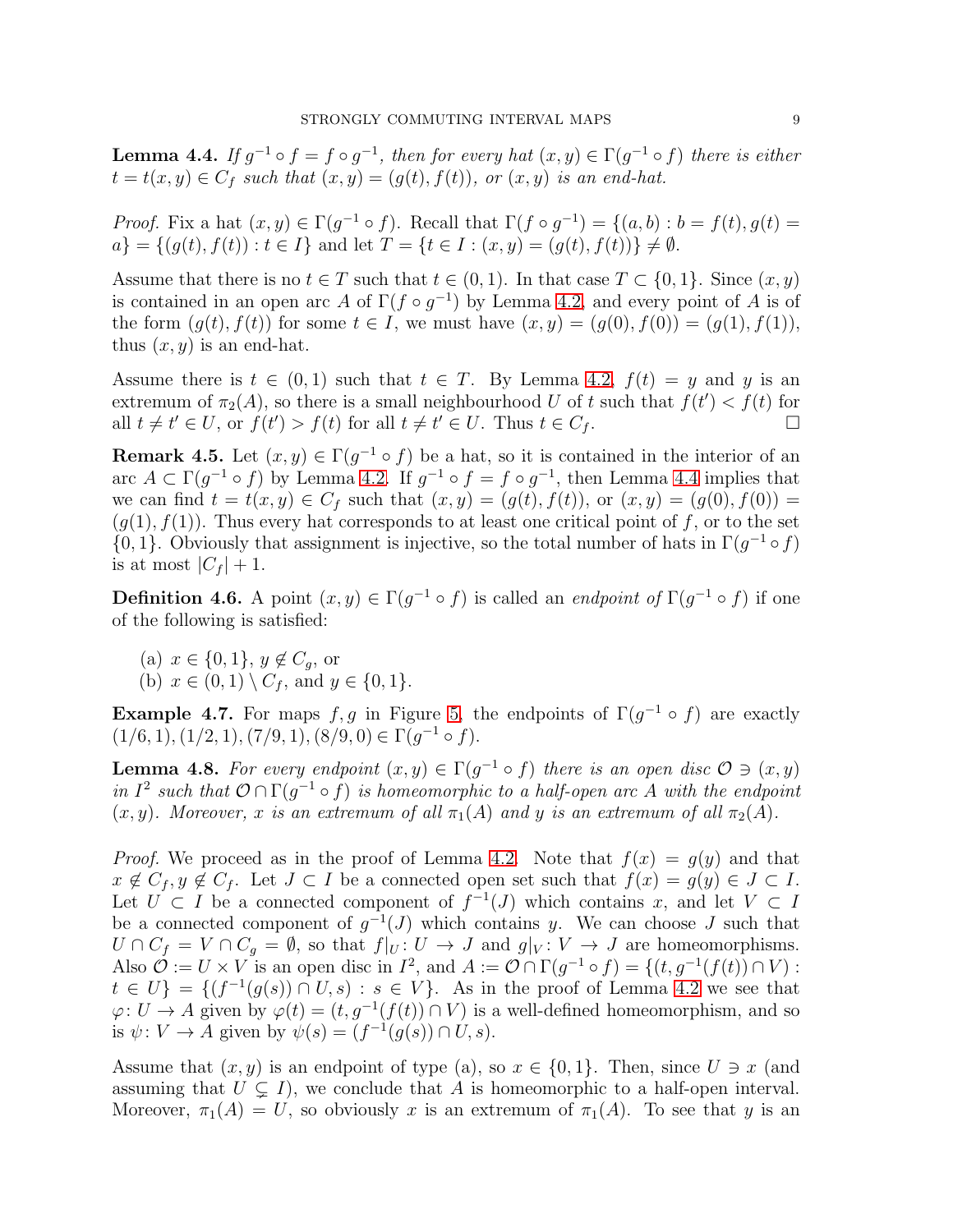extremum of  $\pi_2(A)$ , recall that  $g|_V: V \to J$  is monotone, and thus  $g^{-1}(f(x)) \cap V = y$ is an extremum of  $g^{-1}(f(x'))$  for all  $x \neq x' \in U$ .

If  $(x, y)$  is of type (b), then  $y \in \{0, 1\}$ . Thus, since  $V \ni y$ , assuming that V contains exactly one of  $0, 1$ , we again conclude that A homeomorphic to a half-open interval. Since  $f|_U: U \to J$  is monotone, as in the previous paragraph we conclude that x is an extremum of  $\pi_1(A)$ , and y is an extremum of  $\pi_2(A)$ .

# **Lemma 4.9.** *If*  $f \circ g = g \circ f$ , then  $\Gamma(g^{-1} \circ f)$  *contains at least two endpoints.*

*Proof.* Assume that  $\Gamma(g^{-1} \circ f)$  has zero or one endpoint. Since g is onto, it follows from the Intermediate Value Theorem that if  $g^{-1}(z) \subset C_g \cup \{0, 1\}$ , then  $z \in \{0, 1\}$ . Assume that  $f(0) = z \in (0,1)$ . Then  $g^{-1}(f(0)) \not\subset C_g$ , so the set  $(0, g^{-1}(f(0)))$  contains an endpoint of  $\Gamma(g^{-1} \circ f)$  of type (a). Similarly, if  $f(1) \in (0,1)$ , the set  $(1, g^{-1}(f(1)))$ contains an endpoint of  $\Gamma(g^{-1} \circ f)$  of type (a). Since we assumed that there is at most one endpoint, we conclude that at least one of  $f(0)$ ,  $f(1)$  is in  $\{0, 1\}$ .

First, assume that exactly one of  $f(0), f(1)$  is in  $\{0, 1\}$ . Without loss of generality, assume  $f(1) \in (0,1)$ . Then there is  $y \notin C_q \cup \{0,1\}$  such that  $g(y) = f(1)$ , so  $(1, y) \in$  $\Gamma(g^{-1} \circ f)$  is an endpoint.

Assume that  $g(0) \in (0,1)$ . Then  $f^{-1}(g(0)) \not\subset C_f$ , so there is  $z \notin C_f$  such that  $f(z) =$  $g(0)$ , so  $(z, 0)$  is an endpoint of  $\Gamma(g^{-1} \circ f)$ . Since  $y \neq 0$ , we conclude that  $(1, y) \neq (z, 0)$ , so we have found at least two endpoints, which is a contradiction. On the other hand, if  $g(1) \in (0,1)$ , then there is  $z \notin C_f$  such that  $f(z) = g(1)$ , so  $(z, 1)$  is an endpoint of  $\Gamma(g^{-1} \circ f)$ . Since also  $y \neq 1$ , we conclude that  $(1, y) \neq (z, 1)$ , and conclude that both  $g(0), g(1)$  are in  $\{0, 1\}.$ 

If  $q(0) = f(0)$  or  $q(1) = f(0)$ , then  $(0, 0)$  or  $(0, 1)$  is a second endpoint, which is a contradiction. Thus, it must be that  $g(0) = g(1) \neq f(0)$ . However, in that case there are at least two  $y_1, y_2 \notin C_g$  such that  $g(y_1) = g(y_2) = f(1)$ , thus both  $(1, y_1), (1, y_2) \in$  $\Gamma(g^{-1} \circ f)$  are endpoints, which is another contradiction.

Now assume that both  $f(0), f(1)$  are in  $\{0, 1\}$ . Then we first conclude that at least one of  $q(0), q(1)$  is in  $\{0, 1\}$ , otherwise we find two endpoints. If exactly one of  $q(0), q(1)$  is not in  $\{0, 1\}$ , we repeat the previous paragraph with f and q swapped, and again find two endpoints. Thus, both  $g(0), g(1)$  have to be in  $\{0, 1\}$ . Note that if  $f(i) = g(j)$  for  $i, j \in \{0, 1\}$ , then  $(i, j) \in \Gamma(g^{-1} \circ f)$  is an endpoint. Thus if  $f(0) \neq f(1)$ , then there are at least two endpoints, which is a contradiction. So, assume that  $f(0) = f(1)$ . Then  $g(0) = g(1) \neq f(0) = f(1)$ . Let  $g(0) = g(1) = i \in \{0, 1\}$ , and  $f(0) = f(1) = 1 - i$ . Then  $1 - i = f(i) = f(q(0)) = q(f(0)) = q(i) = i$ , which is a contradiction.

<span id="page-9-0"></span>**Lemma 4.10.** If  $g^{-1} \circ f = f \circ g^{-1}$ , then every endpoint  $(x, y) \in \Gamma(g^{-1} \circ f)$  is of the *form*  $(x, y) = (g(t), f(t))$ *, where*  $t \in \{0, 1\} \cup (C_f \cap C_g)$ *.* 

*Proof.* Since  $\Gamma(f \circ g^{-1}) = \{(g(t), f(t)) : t \in I\}$ , there is  $t \in I$  such that  $(x, y) =$  $(g(t), f(t))$ . If  $t \notin \{0, 1\}$ , then there is an open  $J \subset I$  which contains t and such that  $(g(t), f(t)) \in U \times V$  for every  $t \in J$ , where  $\mathcal{O} = U \times V$  is a neighbourhood from the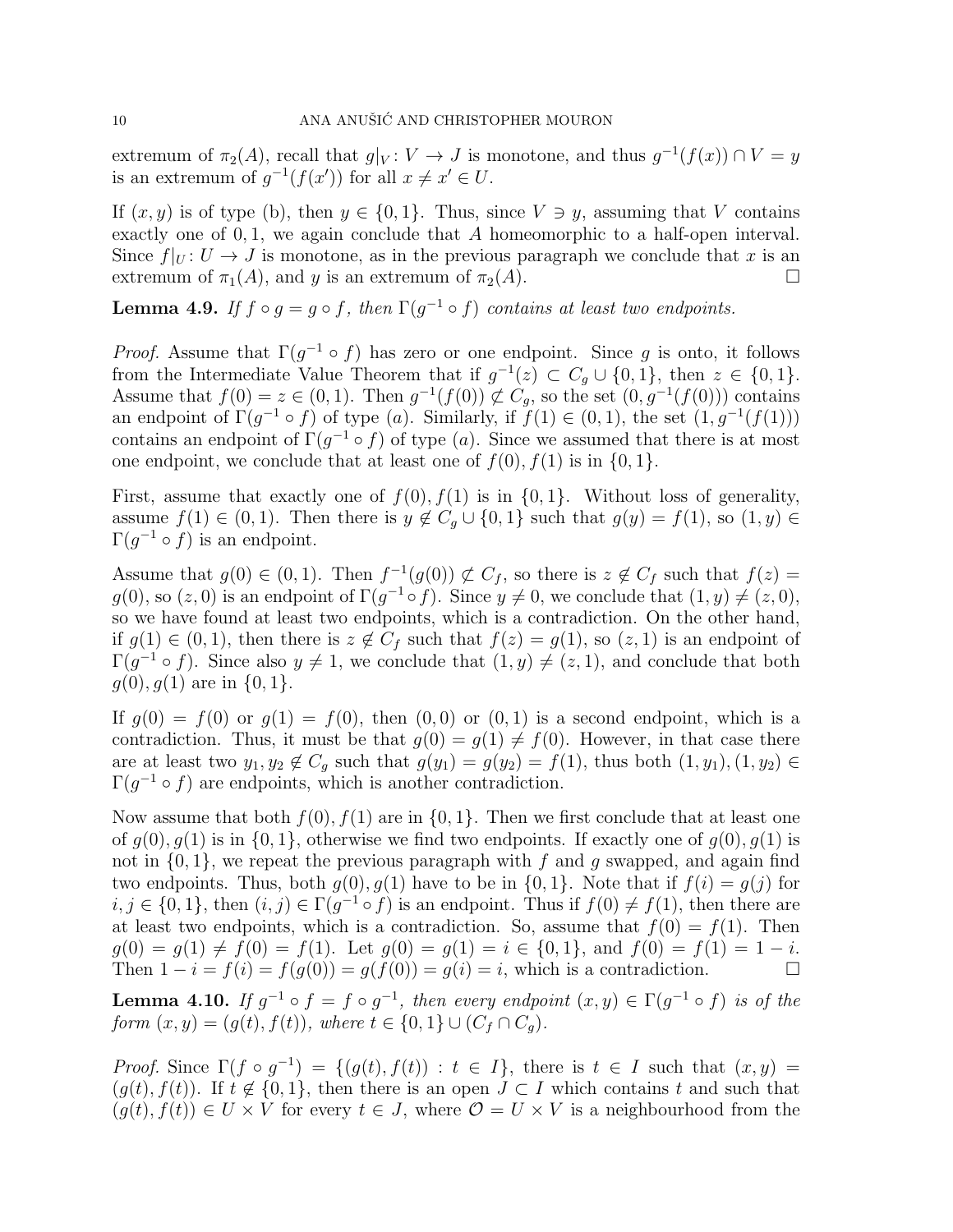proof of Lemma [4.8.](#page-8-1) Thus  $f(t)$  is an extremum of  $f(J)$  and  $g(t)$  is an extremum of  $g(J)$ , so  $t \in C_f \cap C_g$ .

<span id="page-10-0"></span>**Remark 4.11.** Since every endpoint corresponds to a point in  $C_f \cup \{0, 1\}$ , we conclude that the sum of number of hats and number of endpoints in  $\Gamma(g^{-1} \circ f) = \Gamma(f \circ g^{-1})$ must not exceed  $|C_f| + 2$ . Moreover, note that if there exists an end-hat, then every endpoint  $(x, y)$  is of the form  $(g(t), f(t))$ , where  $t \in C_f \cap C_g$ . In that case, the number of hats and endpoints must not exceed  $|C_f| + 1$ .

For every  $c_i \in C_f$ ,  $1 \leq i \leq n$ , denote the number of hats  $(c_i, y)$  by  $h_i \geq 0$ . Note that it is the number of non-critical points in  $g^{-1}(f(c_i))$ . Furthermore, recall that endpoints of  $\Gamma(g^{-1} \circ f)$  can only be points  $(x, y)$  such that  $x \notin C_f$ . Denote by  $e_0 :=$  $\{(x,y) \text{ endpoint of } \Gamma(g^{-1} \circ f) : x \in [0,c_1)\}, e_i := \{(x,y) \text{ endpoint of } \Gamma(g^{-1} \circ f) : x \in$  $(c_i, c_{i+1})\}$ , for  $i < n$ , and  $e_n := \{(x, y) \text{ endpoint of } \Gamma(g^{-1} \circ f) : x \in (c_n, 1]\}$ . Then Remark [4.11](#page-10-0) implies

<span id="page-10-1"></span>(1) 
$$
\sum_{i=1}^{n} h_i + \sum_{j=0}^{n} e_j \le |C_f| + 2 = n + 2.
$$

Moreover, if there is an end-hat, then

(2) 
$$
\sum_{i=1}^{n} h_i + \sum_{j=0}^{n} e_j \le |C_f| + 1 = n + 1.
$$

**Lemma 4.12.** Let  $f, g: I \to I$  be piecewise monotone and onto maps. Let  $|C_f| = n$ , and denote by  $\{h_i\}_{i=1}^n$  and  $\{e_i\}_{j=0}^n$  the numbers of hats and endpoints of  $\Gamma(g^{-1} \circ f)$  as *before. Then*

<span id="page-10-2"></span>
$$
e_0 + h_1 \ge 2,
$$
  

$$
h_i + e_i + h_{i+1} \ge 2, \text{ for every } 1 \le i < n,
$$
  

$$
h_n + e_n \ge 2.
$$

*Proof.* Note that if  $f(0) \in (0, 1)$ , then there is at least one  $y \in I$  such that  $y \notin C_g$  and  $g(y) = f(0)$ , thus  $(0, y) \in \Gamma(g^{-1} \circ f)$  is an endpoint. If  $f(c_1) \in (0, 1)$  we again find  $y \in I$  such that  $y \notin C_g$  and  $g(y) = f(c_1)$ , thus  $(c_1, y)$  is a hat. So if  $f(0), f(c_1) \in (0, 1)$ , then  $e_0 + h_1 \geq 2$ .

Assume that  $f(0) \in \{0, 1\}$ , and without loss of generality, that  $f(0) = 0$ . If  $g(0) \in$  $f([0, c_1])$ , then there is  $x \in [0, c_1]$  such that  $f(x) = g(0)$ . Thus,  $(x, 0) \in \Gamma(g^{-1} \circ f)$ . If  $x \in [0, c_1)$ , then  $(x, 0)$  is an endpoint, and if  $x = c_1$ , then  $(x, 0)$  is a hat. If  $g(1)$  is also in  $f([0, c_1])$ , then we conclude  $e_0 + h_1 \geq 2$ . Otherwise there is  $y \notin C_g$  such that  $g(y) = f(c_1)$  and  $(c_1, y)$  is a hat. Similarly, if  $g(0), g(1)$  are neither in  $f([0, c_1])$ , then there are  $y_1, y_2 \notin C_g$  such that  $g(y_1) = g(y_2) = f(c_1)$ , thus  $(c_1, y_1), (c_2, y_2)$  are hats. In any case,  $e_0 + h_1 \geq 2$ . Other cases proceed in the same manner.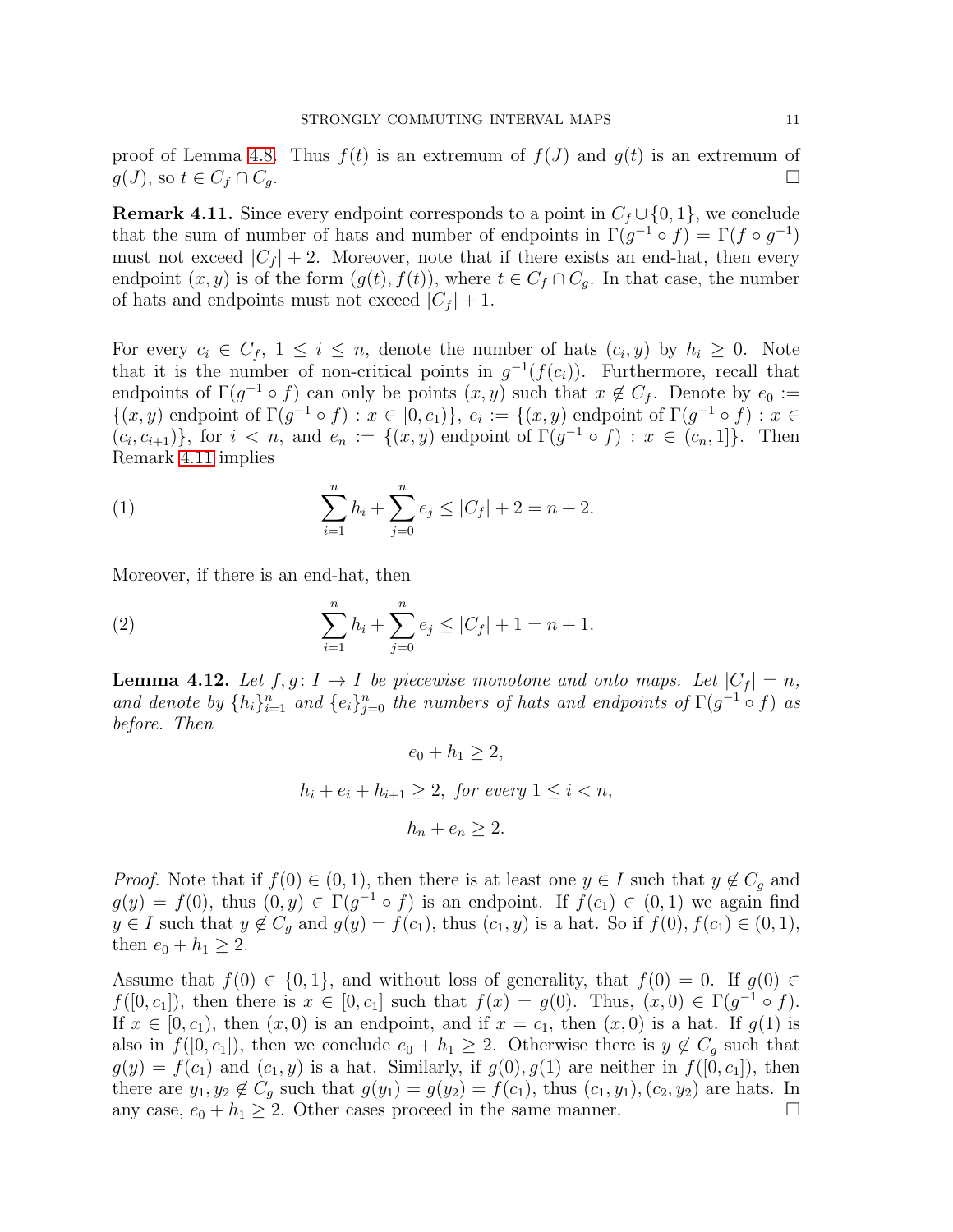When we sum up the equations from the previous lemma we get

(3) 
$$
\sum_{j=0}^{n} e_j + 2 \sum_{i=1}^{n} h_i \ge 2(n+1).
$$

Thus, combined with [\(1\)](#page-10-1), we get

<span id="page-11-1"></span>
$$
2(n+1) \le \sum_{j=0}^{n} e_j + 2\sum_{i=1}^{n} h_i \le 2(n+2) - \sum_{j=0}^{n} e_j,
$$

which implies that  $\sum_{j=0}^{n} e_j \leq 2$ . However, there are at least two endpoints, thus  $\sum_{j=0}^{n} e_j = 2$ . Consequently, [\(1\)](#page-10-1) and [\(3\)](#page-11-1) imply that  $\sum_{i=1}^{n} h_i = n$ .

Moreover, note that [\(3\)](#page-11-1) and [\(2\)](#page-10-2) imply that the end-hat cannot exist. Otherwise we have

$$
2(n+1) \le \sum_{j=0}^{n} e_j + 2\sum_{i=1}^{n} h_i \le 2(n+1) - \sum_{j=0}^{n} e_j \le 2(n+1) - 2 = 2n,
$$

which is a contradiction.

<span id="page-11-3"></span>**Remark 4.13.** Now we know all the possibilities for  $(h_i)_{i=1}^n$ . If some  $e_i = 2$ , then  $e_j = 0$ for  $j \neq i$ , and  $h_1, h_2, \ldots, h_{i-1} = 2, 0, 2, 0, \ldots, 0$ , and  $h_{i+1}, h_{i+2}, \ldots, h_n = 0, 2, 0, \ldots, 2$ . If there are  $i < j$  such that  $e_i = e_j = 1$ , then  $e_k = 0$ , for  $k \neq i, j$ , and either  $h_1, \ldots, h_i = 2, 0, \ldots, 2, 0, h_{i+1}, \ldots, h_j = 1, 1, \ldots, 1 \ h_{j+1}, h_{j+2}, \ldots, h_n = 0, 2, \ldots, 0, 2;$  or  $h_k = 1$  for all  $1 \leq k \leq n$ .

<span id="page-11-2"></span>Corollary 4.14. *If*  $f \circ g^{-1} = g^{-1} \circ f$ , then  $\Gamma(g^{-1} \circ f)$  has exactly two endpoints  $(g(0), f(0)), (g(1), f(1)),$  and  $n = |C_f|$  hats  $(g(c_i), f(c_i)),$  where  $C_f = \{c_1, \ldots, c_n\}.$ *Moreover,*  $\alpha: I \to \Gamma(g^{-1} \circ f)$ *, given by*  $\alpha(t) = (g(t), f(t))$ *,*  $t \in I$ *, is locally monotone,* i.e., *every*  $t \in I$  *has a neighbourhood*  $t \in U \subset I$  *such that*  $\alpha|_U$  *is one-to-one.* 

*Proof.* First part of the corollary is a direct consequence of Remark [4.5](#page-8-2) and Lemma [4.10.](#page-9-0) Assume that  $\alpha$  is not locally monotone, so there is an interval  $J \subset I$  and  $t \in \text{Int}(J)$ such that  $\alpha(t)$  is an extremum of  $\alpha(J)$ . Specifically, this implies that  $t \in C_f$ , so there is  $i \in \{1, \ldots, n\}$  such that  $t = c_i$ , and hence  $\alpha(t) = (g(t), f(t)) = (g(c_i), f(c_i))$  is a hat. We take  $J = [a_J, b_J]$  small enough such that  $Int(J) \cap C_f = \{c_j\}$ , and  $\alpha(a_J) = \alpha(b_J)$ . Since  $\alpha(t)$  is a hat, it has a (closed) neighbourhood in  $\Gamma(g^{-1} \circ f)$  which is an arc  $A = [a, b] \subset \Gamma(g^{-1} \circ f)$ , and we can take  $a = \alpha(a_J)$ . Such an arc exists by Lemma [4.2,](#page-7-1) or simply since  $\alpha(t)$  is not an endpoint of  $\Gamma(g^{-1} \circ f)$ . So we have  $\alpha(J) = [a, \alpha(t)] \subsetneq A$ . Since every point in  $(\alpha(t), b]$  is of the form  $(g(t'), f(t'))$ , for some  $t' \in I$ , it follows that there is  $t \neq s \in I$  such that  $\alpha(t) = \alpha(s)$ . Note that  $s \in (0,1)$ , otherwise  $\alpha(t)$  would be an endpoint. Moreover, since  $\alpha(t)$  is a hat, Lemma [4.2](#page-7-1) implies that there is an open  $V \ni s$  such that  $f(s)$  is an extremum of  $f(V)$ , *i.e.*,  $s \in C_f$ . Since  $s \neq t$ , there is  $i \neq j \in \{1, \ldots, n\}$  such that  $\alpha(t) = \alpha(s) = (g(c_i), f(c_i))$ . But then there are  $\lt n$  hats in  $\Gamma(g^{-1} \circ f)$ , which is a contradiction.

<span id="page-11-0"></span>**Corollary 4.15.** *If*  $f \circ g^{-1} = g^{-1} \circ f$ , *then*  $C_f \cap C_g = \emptyset$ *.*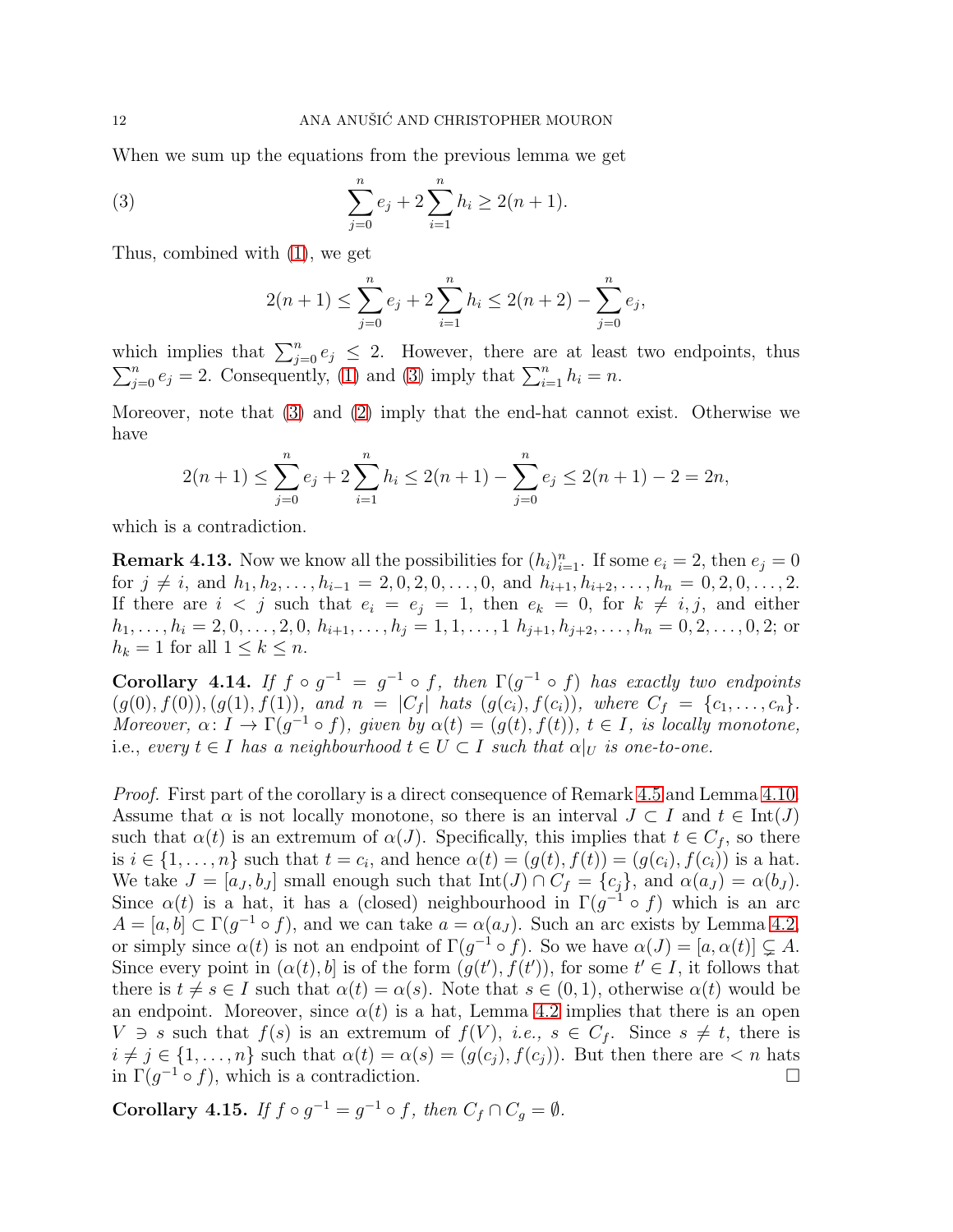<span id="page-12-0"></span>*Proof.* Note that if  $s \in C_f \cap C_g$ , then  $\alpha: I \to \Gamma(g^{-1} \circ f)$ , given by  $\alpha(t) = (g(t), f(t))$ , for every  $t \in I$ , is not locally monotone at s, which is in contradiction with Corollary [4.14.](#page-11-2)  $\Box$ 

#### 5. The main result

In this section we prove the main result, *i.e.,* Theorem [5.21,](#page-23-0) and consequently the existence of a common fixed point for strongly commuting, piecewise monotone maps in Corollary [4.15.](#page-11-0) The approach is as follows. Assuming that  $f, g$  are piecewise monotone, strongly commuting maps, we define *primary critical values*  $\{v_i\}_{i=1}^k$  of f (see Definition [5.8\)](#page-17-0) and then count the number of endpoints and hats of  $\Gamma(g^{-1} \circ f)$  to show that every  $g^{-1}([v_i, v_{i+1}])$  is connected, and moreover  $g^{-1}([v_i, v_{i+1}]) = [v_i, v_{i+1}],$  see Lemma [5.10](#page-19-0) and Lemma [5.12.](#page-19-1) Actually, we show that either both  $f|_{f^{-1}([v_i,v_{i+1}])}$  and  $g|_{[v_i,v_{i+1}]}$  are open, or at least one is monotone, see Figure [11.](#page-18-0) Using the primary critical values of  $g$ , we obtain a similar decomposition of  $f$ . Then Lemma [5.17](#page-21-0) gives the main result.

In this section we assume that  $f, g: I \to I$  are piecewise monotone onto maps such that  $f \circ g^{-1} = g^{-1} \circ f$ .

<span id="page-12-2"></span>**Lemma 5.1.** *If there are*  $u < v \in I$  *such that*  $(g(u), f(u)) = (g(v), f(v))$ *, then*  $g(u) \in I$  $C_f$  *and*  $f(u) \in C_q$ .

*Proof.* Denote  $(x, y) = (g(u), f(u)) = (g(v), f(v))$ . First note that  $(x, y)$  is not an endpoint of  $\Gamma(g^{-1} \circ f)$ , otherwise, as in the proof of Corollary [4.14,](#page-11-2) we get that one of  $u, v$  is in  $C_f$ , and consequently, that number of hats is strictly less than n.

Assume that  $x \notin C_f$ . Then, as in the proof of Lemma [4.2,](#page-7-1) there is a neighbourhood of  $(x, y)$  in  $\Gamma(g^{-1} \circ f)$  which is an arc. Recall that  $\alpha: I \to \Gamma(g^{-1} \circ f)$ , given by  $\alpha(t) =$  $(q(t), f(t)), t \in I$ , is locally monotone, thus there are  $U = [u_1, u_2] \ni u, V = [v_1, v_2] \ni v$ , and a monotone map  $\beta: U \to V$  such that  $\beta(u) = v$ , and  $g(t) = g(\beta(t)), f(t) = f(\beta(t)),$ for all  $t \in U$ . Take the maximal such U, V. Then  $U \cap V = \emptyset$ , otherwise  $\alpha$  is not locally monotone. Assume without loss of generality that  $\beta$  is decreasing. Since  $U, V$  are maximal, exactly one of  $u_2, v_1$  is in  $C_q$ , or exactly one of  $u_2, v_1$  is in  $C_f$ . Assume that we are in the second case, and  $u_2 \notin C_f$ ,  $v_1 \in C_f$ . Then  $(g(v_1), f(v_1)) = (g(u_2), f(u_2))$  is a hat of  $\Gamma(g^{-1} \circ f)$ . However, Lemma [4.2](#page-7-1) implies that  $u_2 \in C_f$ , which is a contradiction. We similarly get the contradiction in other cases, thus  $x \in C_f$ . We similarly prove that  $y \in C_g$  also.

<span id="page-12-1"></span>Recall that  $C_f = \{0 < c_1 < \ldots < c_n < 1\}$ , and we denote  $c_0 = 0, c_{n+1} = 1$ . **Lemma 5.2.** *Sets*  $g^{-1}(f([c_i, c_{i+1}]))$  *are connected for every*  $0 \le i \le n+1$ *.* 

*Proof.* Assume that  $g^{-1}(f([c_i, c_{i+1}]))$  has two components,  $A, B \subset I$ , and assume that  $a < b$  for every  $a \in A$  and  $b \in B$ . If one of A, B is degenerate, then there is an isolated point in  $\Gamma(g^{-1} \circ f)$ , which is a contradiction with  $\Gamma(g^{-1} \circ f) = \Gamma(f \circ g^{-1})$  being connected,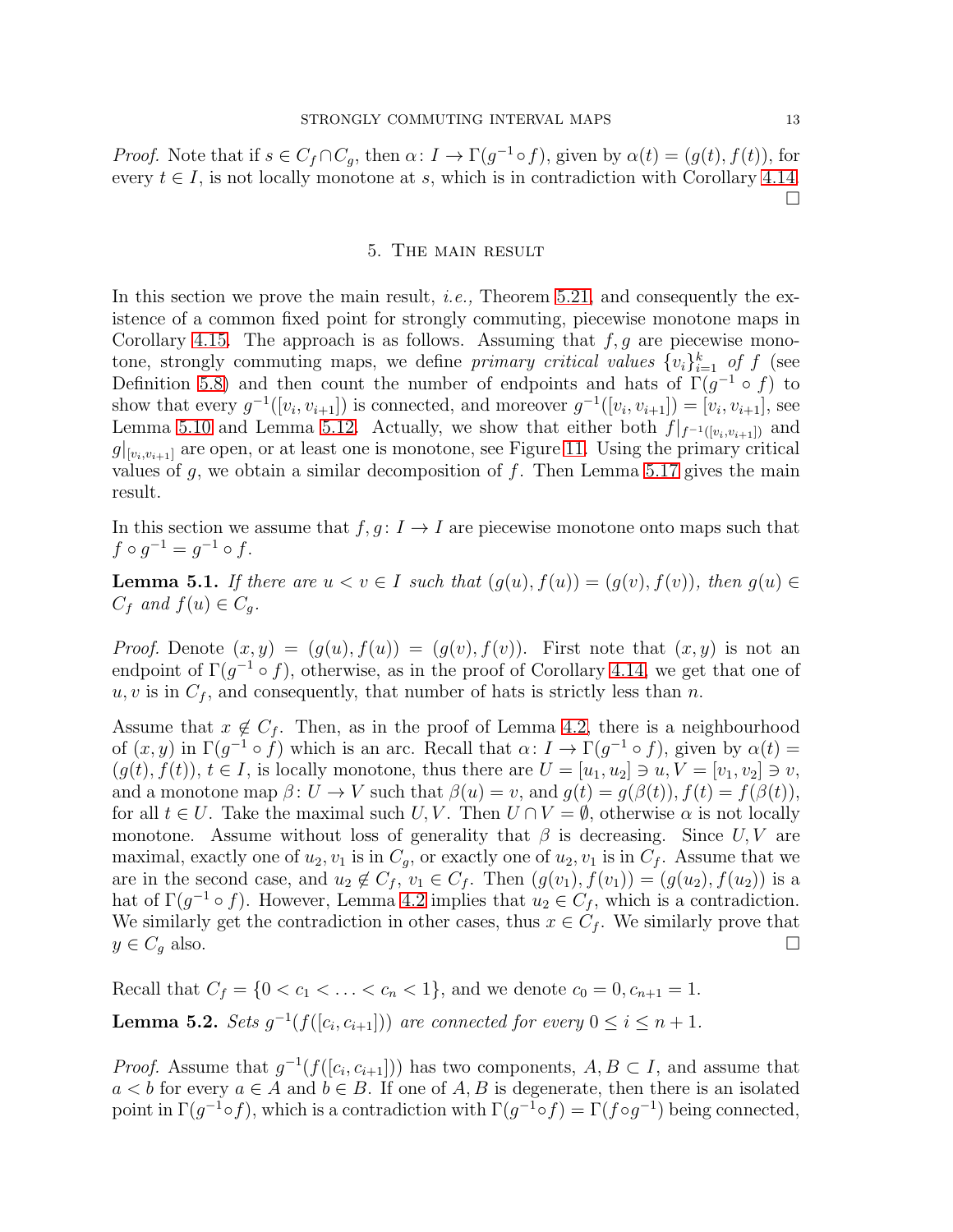

<span id="page-13-0"></span>FIGURE 6. An example when  $g^{-1}(f([c_i, c_{i+1}])$  is not connected. Here  $h_i = 1, e_i = 1, h_{i+1} = 2$ , so  $h_i + e_i + h_{i+1} = 4$ .

see Remark [2.2.](#page-4-2) Let  $A = [a_1, a_2], B = [b_1, b_2]$ . Note that  $g(a_2), g(b_1) \in \{f(c_i), f(c_{i+1})\}$ ;  $a_1 = 0$  or  $g(a_1) \in \{f(c_i), f(c_{i+1})\};$  and  $b_2 = 1$  or  $g(b_2) \in \{f(c_i), f(c_{i+1})\}.$  Thus  $a_1, a_2, b_1, b_2 \notin C_g$ . This implies that  $h_i + e_i + h_{i+1} \geq 4$ , which is a contradiction with Remark [4.13.](#page-11-3) See Figure [6.](#page-13-0)

<span id="page-13-1"></span>**Lemma 5.3.** *Assume that*  $c_i \in C_f$ ,  $0 \leq \alpha < c_i$ , and  $f((\alpha, c_i)) = (f(c_i), f(\alpha))$ . Fur*thermore, assume that*

 $S = \{x \in I : g(x) \in (f(c_i), f(\alpha)), \ x \ local \ minimum \ of \ g \ or \ x \in \{0,1\} \}$ *is non-empty. Then*  $f(x) < \min f(S)$  *for all*  $x \ge c_i$ *.* 

*Proof.* Denote by  $\mu = g(x) = \min f(S)$  and let  $y \in (\alpha, c_i)$  be such that  $f(y) = \mu$ .

Assume first that  $x = d_k$  is a local minimum of g for some  $k \in \{0, ..., m\}$  (so we include  $x = 0$ , but not  $x = 1$ ). Note that if there is  $z \ge c_i$  such that  $g(z) = \mu$ , then  $y, z \in f^{-1}(g[d_k, d_{k+1}])$ . However,  $c_i \in (y, z)$  and  $f(c_i) < \mu = g(d_k) < g(d_{k+1})$ , and thus  $f^{-1}(g([d_k, d_{k+1}]))$  is not connected, which is a contradiction with Lemma [5.2.](#page-12-1)

On the other hand assume  $x = 1$ . Again if there is  $z \geq c_i$  such that  $g(z) = \mu$ , then  $f^{-1}(g([d_m,1]))$  contains y, z but not  $c_i \in (y, z)$ . Thus it is not connected, and that is a contradiction.

See Figure [7.](#page-14-0)  $\Box$ 

<span id="page-13-2"></span>**Proposition 5.4.** Let  $f: I \rightarrow I$  be a full two-fold, i.e.,  $f(0) = f(1) = 0$ , and there *is*  $c \in (0,1)$  *such that*  $f(c) = 1$ *, and*  $f|_{[0,c]}, f|_{[c,1]}$  *are monotone. If* g *is a piecewise monotone, onto map such that*  $f \circ g^{-1} = g^{-1} \circ f$ , then g is an open map.

*Proof.* We will first prove that  $g(0), g(1) \in \{0, 1\}$ . Assume that  $g(0), g(1) \in (0, 1)$ . Since f is a full two-fold, there exist distinct  $x_1, x_2 \in (0,1) \setminus \{c\}$  and distinct  $y_1, y_2 \in$  $(0, 1) \setminus \{c\}$  be such that  $f(x_1) = f(x_2) = g(0)$ , and  $f(y_1) = f(y_2) = g(1)$ . Then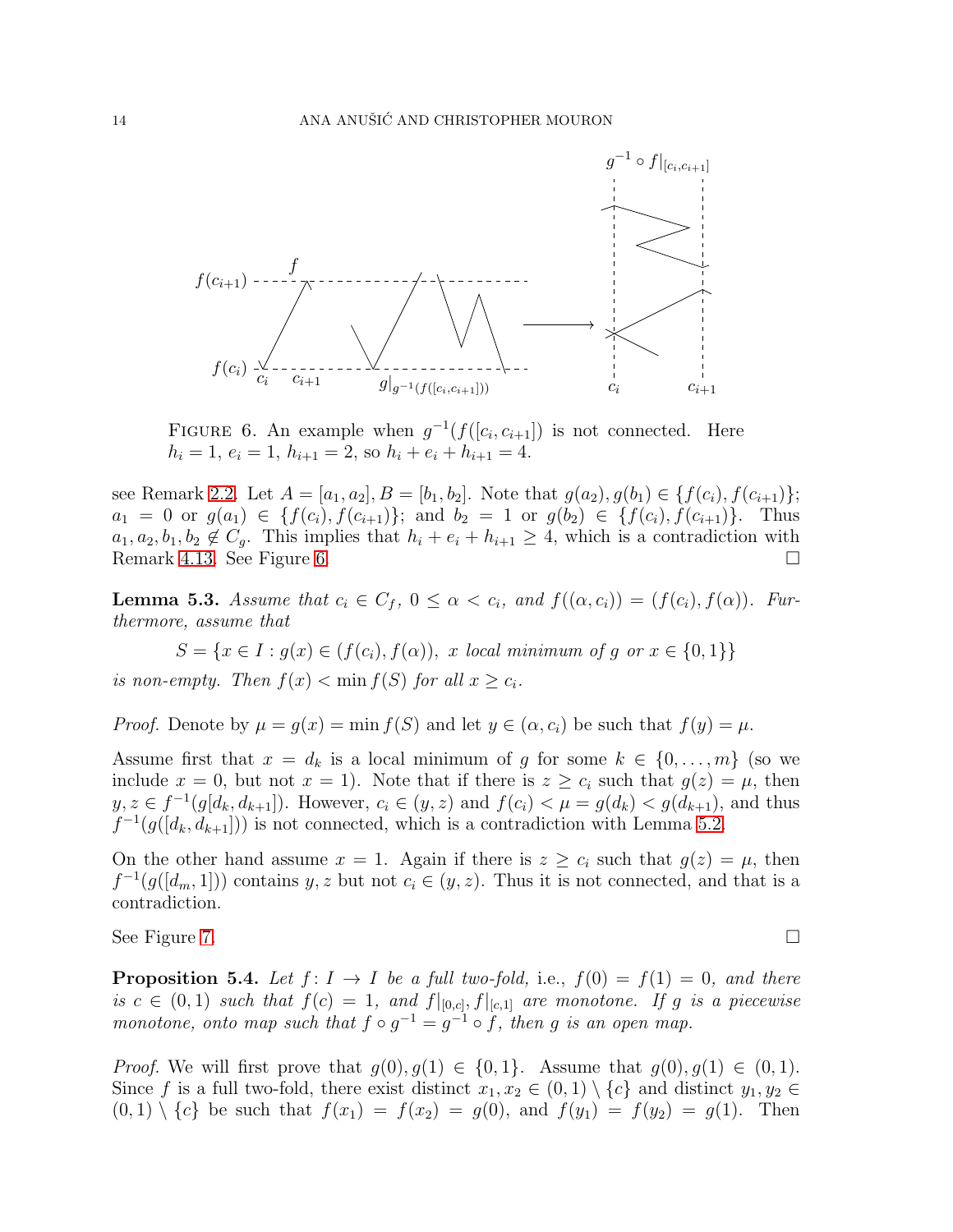

<span id="page-14-0"></span>FIGURE 7. If there is  $z > c_i$  such that  $f(z) = \mu$ , then  $f^{-1}(g([d_k, d_{k+1}]))$ contains  $y$  and  $z$ , but not  $c_i$ , so it is not connected. See the proof of Lemma [5.3.](#page-13-1)

 $(x_1,0),(x_2,0),(y_1,1),(y_2,1) \in \Gamma(g^{-1} \circ f)$  are different endpoints of  $g^{-1} \circ f$ . Since  $g^{-1} \circ f$ has exactly 2 endpoints, we get a contradiction.

Thus at least one of  $g(0), g(1)$  is in  $\{0, 1\}$ . Assume that  $g(0) \in \{0, 1\}$  and  $g(1) \in (0, 1)$ . Let  $x_1, x_2 \in (0,1) \setminus \{c\}$  be such that  $f(x_1) = f(x_2) = g(1)$ . Then  $(x_1, 1), (x_2, 1) \in$  $\Gamma(g^{-1} \circ f)$  are endpoints of  $g^{-1} \circ f$ . Thus  $(x_1, 1) = (g(0), f(0))$ , or  $(x_2, 1) = (g(0), f(0))$ , which implies  $f(0) = 1$ . However, we assumed  $f(0) = 0$ , which is a contradiction.

Assume that  $g(0) \in (0,1)$ , and let again  $x_1, x_2 \in (0,1) \setminus \{c\}$  be such that  $f(x_1) =$  $f(x_2) = g(0)$ . Then  $(x_1, 0), (x_2, 0) \in \Gamma(g^{-1} \circ f)$  are endpoints of  $g^{-1} \circ f$ . Thus  $(x_1, 0) =$  $(g(1), f(1))$ , or  $(x_2, 0) = (g(1), f(1))$ , so  $g(1) \in \{x_1, x_2\}$ . However, we have proved that  $g(1) \in \{0, 1\}$ , which is a contradiction.

Thus  $q(0), q(1) \in \{0, 1\}$ . Note that if  $q(0) = q(1) = 0$ , then  $(0, 0), (0, 1), (1, 0), (1, 1) \in$  $\Gamma(g^{-1} \circ f)$  are all endpoints, which contradicts the fact that there are only two endpoints. On the other hand, if  $g(0) = g(1) = 1$ , then there are no endpoints in  $\Gamma(g^{-1} \circ f)$ . To see that, assume for example that there is an endpoint of the form  $(0, y) \in \Gamma(g^{-1} \circ f)$ where  $y \notin C_g$ . But if  $g(y) = f(0) = 0$ , then y is a critical point of g. Other cases follow the same. Thus we again get a contradiction and conclude that  $g(0) \neq g(1) \in \{0, 1\}.$ In particular, the number of local maxima of  $g$  is equal to the number of local minima of  $g$ , denote it by  $N$ .

Furthermore, we note that if  $d_i \in (0,1)$  is a local maximum of g, then  $g(d_i) = 1$ . Otherwise  $f^{-1}(g([d_j, d_{j+1}]))$  is not connected. If all local minima of g map to 0, then g is open and the proof is finished.

Assume that there is a local minimum  $d_j$  of g such that  $g(d_j) > 0$ , see Figure [8.](#page-15-0) Thus  $|g^{-1}(0)| < N$ . Recall that N denotes the number of local maxima, so  $|g^{-1}(1)| = N$ . Denote  $g^{-1}(1) = \{x_1, \ldots x_N\}$ , and note that one of 0, 1 is in  $g^{-1}(1)$ , and other  $x_i$  are critical points of g. We have  $(g(x_i), f(x_i)) \in \Gamma(f \circ g^{-1}) = \Gamma(g^{-1} \circ f)$ , and they are all the points in  $\Gamma(g^{-1} \circ f)$  with first coordinate equal to 1. Moreover, one of them is going to be an endpoint, and others are hats of  $f^{-1} \circ g$ , and are thus different. Thus there is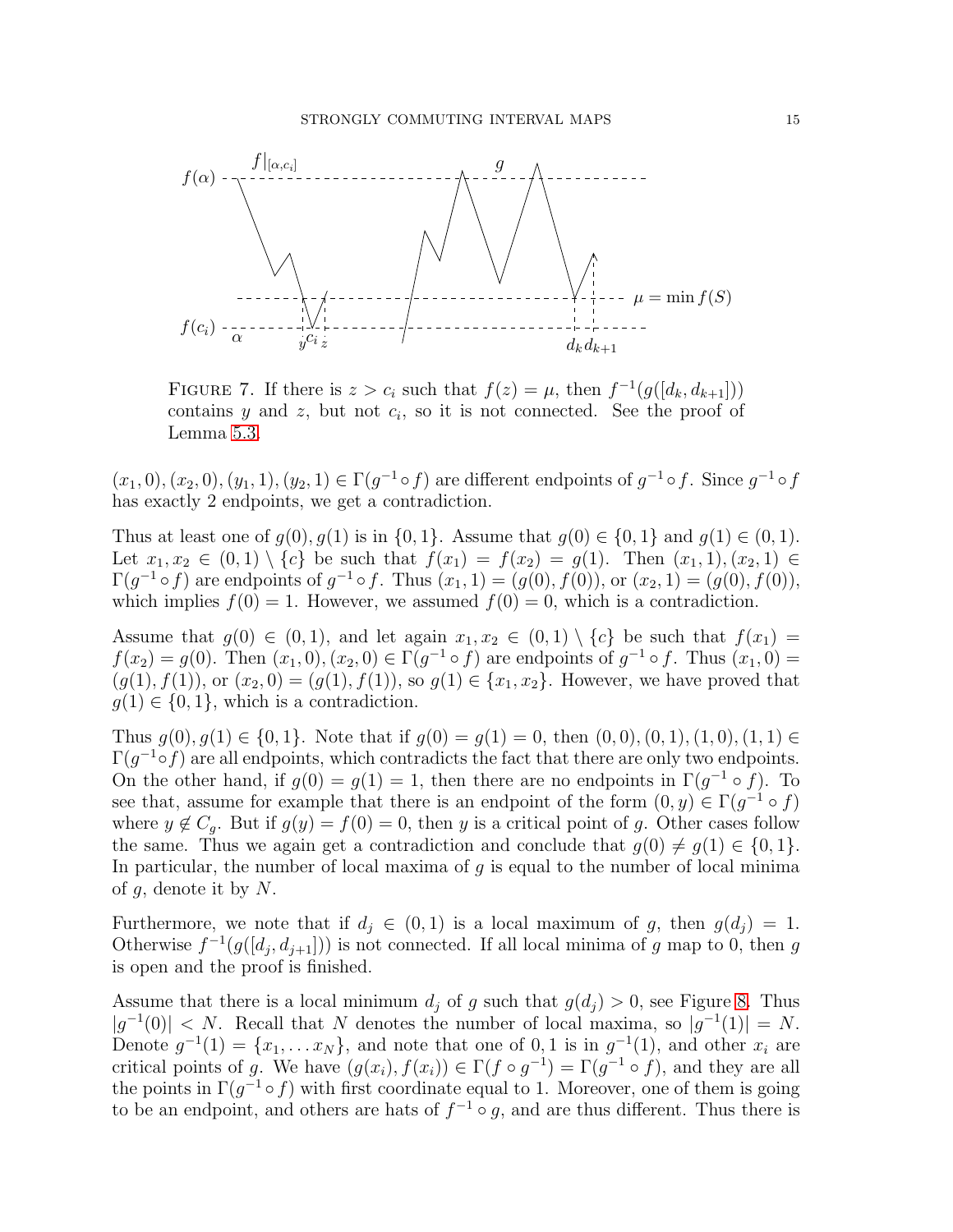

<span id="page-15-0"></span>FIGURE 8. If  $f \circ g^{-1} = g^{-1} \circ f$  are as in the figure, then  $(g(x_1), f(x_1)) =$  $(1, f(x_1))$  and  $(g(x_2), f(x_2)) = (1, f(x_2))$  are two different points of  $\Gamma(f \circ \Gamma)$  $(g^{-1}) = \Gamma(g^{-1} \circ f)$ . However,  $g^{-1}(f(1)) = \{0\}$  is a single point which gives a contradiction. See the proof of Proposition [5.4.](#page-13-2)

exactly N points in  $\Gamma(g^{-1} \circ f)$  with first coordinate equal to 1. Hence,  $|g^{-1}(f(1))| = N$ . On the other hand,  $g^{-1}(f(1)) = g^{-1}(0)$ , and  $|g^{-1}(0)| < N$ , which is a contradiction. That finishes the proof.  $\square$ 

Remark 5.5. It should be noted that in the previous proof, g is not only open, but also must have an odd number of monotone pieces if it is non-monotone.

<span id="page-15-1"></span>Lemma 5.6. *If* d *is a critical point of* g*, then* f(d) *is a critical point of* g*. Furthermore, if*  $d \in C_g$  *and*  $y \notin C_f$ ,  $(f(d), y)$  *is a hat of*  $f^{-1} \circ g$ *. (Similarly, if*  $c \in C_f$  *and*  $x \notin C_g$ *, then*  $(x, g(c))$  *is a hat of*  $g^{-1} \circ f$ .)

*Proof.* It follows from Corollary [4.15](#page-11-0) that d is not a critical point of f. Hence, there is a open neighborhood U about d such that  $f|_U$  is monotone. Suppose on the contrary that  $f(d)$  is not a critical point of g. Then there exist an open neighborhood V of  $f(d)$ such that  $g|_V$  is monotone. Thus, by continuity, it follows that there exists an open neighborhood W of d such that  $g \circ f|_W$  is monotone. However,  $g|_W$  is not monotone and hence  $f \circ g|_W = g \circ f|_W$  is not monotone, which is a contradiction. Hence, if  $d \in C_g$ and  $y \notin C_f$ , then  $(f(d), y)$  is a hat of  $f^{-1} \circ g$ .  $^{-1} \circ g$ .

<span id="page-15-2"></span>**Lemma 5.7.** *If*  $[a, b] \subset I$  *is such that*  $b \in C_f$ *, and*  $f|_{[a,b]}$  *is a two-fold* (i.e.,  $f(a) = f(b)$ *and there is a unique critical point* c of f in  $(a, b)$ , then  $g|_{q^{-1}(f([a,b]))}$  *is an open map.* 

*Proof.* In light of Proposition [5.4](#page-13-2) we may assume that f itself is not a full two-fold and hence  $[a, b]$  is a proper subinterval of I. Also, we may assume that g is not monotone. Let  $i \in \{1, ..., n\}$  be such that  $c = c_{i-1}, b = c_i$ . By Lemma [5.2,](#page-12-1)  $g^{-1}(f([c_{i-1}, c_i]))$  is connected, and denote  $g^{-1}(f([c_{i-1}, c_i])) = [l, r]$ . We assume without loss of generality that  $f|_{[a,c_{i-1}]}$  is increasing, *i.e.*,  $c = c_{i-1}$  is a local maximum.

We need to exclude the existence of a critical point  $d_j \in (l, r)$  of g such that  $g(d_j) \neq$  $f(c_{i-1}), f(c_i)$ . Note that for every  $x \in (l, r)$  it holds that  $g(x) \in f([c_{i-1}, c_i])$ . Moreover, if  $l = 0$ , we have to show  $g(0) \in \{f(c_{i-1}), f(c_i)\}\)$ , and similarly if  $r = 1$ , we have to show  $g(1) \in \{f(c_{i-1}), f(c_i)\}.$  Let  $d_0 = 0, d_{m+1} = 1$ , and assume there is  $d_i \in [l, r]$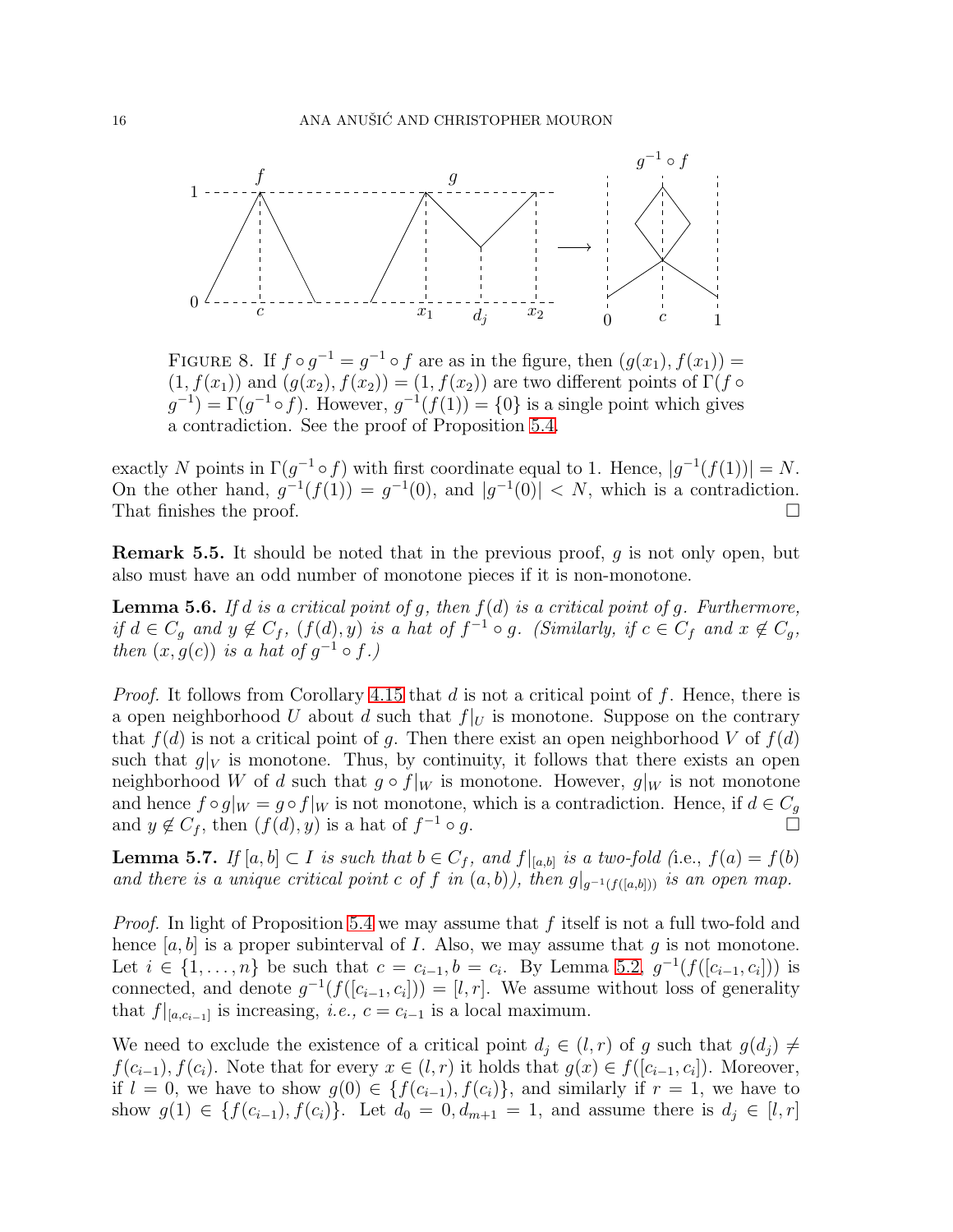such that  $g(d_j) \neq f(c_{i-1}), f(c_i)$ . If  $d_j$  is a local maximum of g, then  $f^{-1}(g([d_j, d_{j+1}]))$ is not connected, which is a contradiction. Thus every  $d_j \in [l, r]$  such that  $g(d_j) \notin$  $\{f(c_{i-1}), f(c_i)\}\$ is a local minimum of g, or  $d_j \in \{0, 1\}.$ 

Actually, note that if  $d_j \neq d_0 = 0$  is as above, then  $d_{j-1} \in (l, r)$  and  $g(d_{j-1}) = f(c_{i-1})$ . Similarly, if  $l = 0$ , then  $d_1 \in (l, r)$  and  $g(d_1) = f(c_{i-1})$ . Specifically,  $g^{-1}(f(c_{i-1}))$ contains at least one critical point of  $q$ , denote it by  $d$ .

Let S be as in Lemma [5.3](#page-13-1) with  $\alpha = c_{i-1}$ , and note that  $S \neq \emptyset$  by assumption. Let  $\mu = \min f(S) = g(d_k)$ , for some  $k \in \{0, \ldots, m+1\}$ . Then Lemma [5.3](#page-13-1) implies that  $f(x) < \mu$  for all  $x \in [0, a) \cup (b, 1]$ . Specifically,  $f(c_{i-1}) = 1$ , and thus  $g^{-1}(1)$  contains at least one critical point  $d \in C_q$ . By Corollary [4.15,](#page-11-0) d is not a critical point of f, and thus, by Lemma [5.6,](#page-15-1)  $(f(d), g(d)) = (f(d), 1) \in \Gamma(g \circ f^{-1}) = \Gamma(f^{-1} \circ g)$  is a hat of  $f^{-1} \circ g$ .

First, we are going to show that there is only one point  $d' \in [l, r]$ , such that  $g(d') = f(c_i)$ . In fact, we will show that  $d' \in \{l, r\}.$ 

Assume first that there is  $d' \in (l, r)$  such that  $g(d') = f(c_i)$ , see Figure [9](#page-17-1) for example. Since  $g^{-1}(f([c_{i-1}, c_i])) = [l, r]$ , d' must be a critical point (local minimum) of g. Note that  $d_j$  is a different critical point of g. So  $m \geq 2$ . Let  $j' \in \{1, \ldots, m\}$  be such that  $d' = d_{j'}$ . Then  $g(d_{j'-1}) = g(d_{j'+1}) = 1$ , and  $g(x) \geq \mu$  for all  $x < d_{j'-1}$ , and  $x > d_{j'+1}$  (otherwise  $g^{-1}(f([c_i, c_{i+1}]))$  is not connected). So, since g is onto, it follows that  $g(d_{j'}) = f(c_i) = 0$ . Moreover, since  $m \geq 2$ , at least one of  $j'-1$ ,  $j'+1$  is contained in  $\{1, \ldots, m\}, i.e., d_{j'-1} \text{ or } d_{j'+1} \text{ is a critical point of } g.$  Specifically,  $(f(d_{j'-1}), g(d_{j'-1})) =$  $(f(d_{j'-1}), 1) \in \Gamma(f^{-1} \circ g)$ , and  $(f(d_{j'+1}), g(d_{j'+1})) = (f(d_{j'+1}), 1) \in \Gamma(f^{-1} \circ g)$ . Thus there are at least two points in  $\Gamma(f^{-1} \circ g)$  with second coordinate 1, and at least one of them is a hat of  $f^{-1} \circ g$ .

Since  $f(1) < \mu$ , it follows that  $g^{-1}(f(1))$  consists of two non-critical points x, y of g, or it is a singleton  $d_{j'}$ . The first case (see for example Figure [9\)](#page-17-1) implies that there are two endpoints  $(x, 1), (y, 1)$  of  $f^{-1} \circ g$ , and the second gives one hat  $(d_{j'}, 1)$  of  $f^{-1} \circ g$ . However, we know that  $f^{-1} \circ g$  has at least two points with second coordinate 1, and at least one of them needs to be a hat of  $f^{-1} \circ g$ , thus we get a contradiction. Thus if  $d' \in [l, r]$  is such that  $g(d') = f(c_i)$ , then  $d' \in \{l, r\}$ .

Next, note that exactly one of  $g(l), g(r)$  is equal to  $f(c_i)$ , otherwise  $g^{-1}(f([c_i, c_{i+1}]))$  is not connected. Assume without loss of generality that  $g(l) = f(c_i)$ , and see Figure [10](#page-18-1) for an example in this case. Thus  $g(x) > f(c_i)$  for all  $x > l$ . Also,  $g(y) < f(c_i)$  for all  $y < l$ , otherwise, again,  $g^{-1}(f([c_i, c_{i+1}]))$  is not connected.

Let  $\tilde{\mu} = \min\{x \in I : g(x) = \mu\}$ , and note that  $\tilde{\mu} > l$  and  $g|_{[l,\tilde{\mu}]}$  is monotone. It follows that if  $f(1) \geq f(c_i)$ , then  $g^{-1}(f(1))$  is a singleton  $\{z\}$ . That is,  $(z, 1) \in \Gamma(f^{-1} \circ g)$  is the only point in  $\Gamma(f^{-1} \circ g)$  with the second coordinate 1. Moreover, since  $z \notin C_g$ , and  $1 \notin C_f$ , the point  $(z, 1)$  is not a hat of  $f^{-1} \circ g$ . However, we know that there exists at least one hat of  $f^{-1} \circ g$  with second coordinate 1, and that is a contradiction.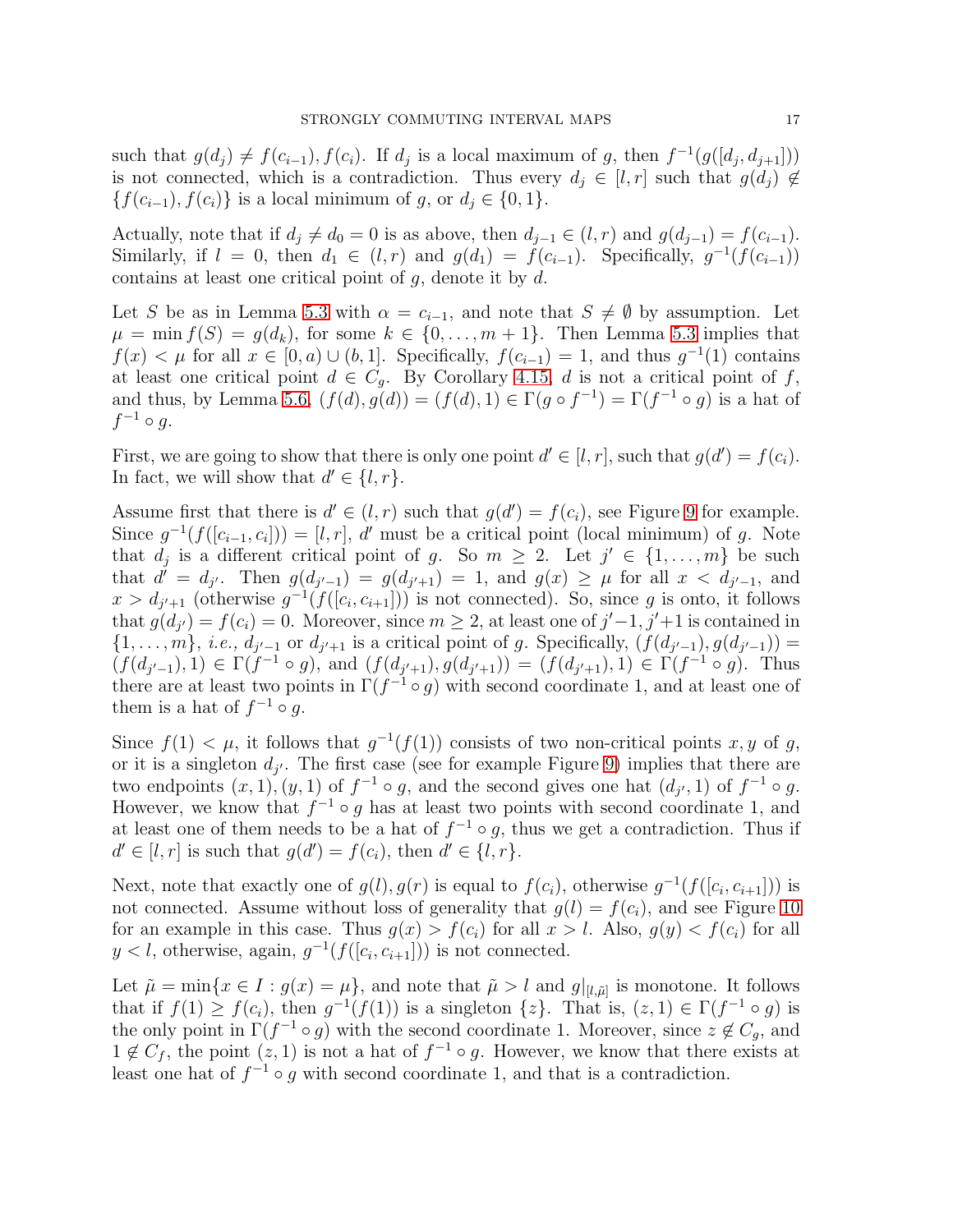

<span id="page-17-1"></span>Figure 9. Reaching a contradiction in the first part of the proof of Lemma [5.7.](#page-15-2) Here  $A = (g(d_{j'+1}), f(d_{j'+1})), B = (g(d_{j'-1}), f(d_{j'-1})), C =$  $(1, x)$ , and  $D = (1, y)$ .

We conclude that  $f(1) < f(c_i)$  (specifically  $f(c_i) > 0$ ). Since  $c_{i-1}$  is a critical point of f such that  $f(c_{i-1}) = 1$ , it follows from Lemma [5.6,](#page-15-1) that  $(1, g(c_{i-1}))$  is a hat of  $f^{-1} \circ g$ . Therefore,  $g^{-1}(f(1))$  has to contain at least one critical point of g, so there is some  $j'' \in \{0, 1, \ldots, m\}$  such that  $d_{j''} < l$ . Let  $\nu = \max\{g(x) : x < l, x \in C_g \cup \{0\}\}\)$ , and note that  $f(1) \leq \nu$ . It follows that  $f(0) > \nu$ , otherwise  $f^{-1}(g([d_{j'''}, d_{j'''+1}]))$  is not connected, where  $\nu = g(d_{j''})$ . Specifically,  $g^{-1}(f(0))$  consists of a single point x which is not a critical point of g, thus  $(0, x)$  is an endpoint of  $g^{-1} \circ f$ . Since  $g^{-1} \circ f = f \circ g^{-1}$ , point  $(0, x) \in g^{-1} \circ f$  equals  $(g(t), f(t))$  for some  $t \in I$ , and since it is an endpoint it must be  $t = 0$ . We conclude that  $q(0) = 0$  and  $q(t) > 0$  for all  $t > 0$ .

Now let  $\tilde{\nu} = \min\{g(x) : x \in C_g\}$ . Since  $g(C_g) \subset (0, 1]$ , it follows that  $\tilde{\nu} > 0$ . Now note that  $f(1) \neq 0$ , otherwise again  $g^{-1}(f(1)) = \{0\}$  is a singleton and contains no critical point. Since f is onto, there exist a critical point  $c_i \in C_f$ , such that  $f(c_i) = 0$ , and take the smallest such  $c_i$ . Let  $\alpha = c_{i-1}$ . Then  $\alpha < c_i$ ,  $f((\alpha, c_i)) = (0, 1) = (f(c_i), f(\alpha))$ , and

$$
f(c_{\iota}) = 0 < \tilde{\nu} < f(\alpha).
$$

Hence, by Lemma [5.3,](#page-13-1)  $f(x) < \tilde{\nu}$  for every  $x > c_i$ . In particular,  $f(1) < \tilde{\nu}$ , so  $g^{-1}(f(1))$ is a singleton  $\{x\}$ , where x is not a critical point of g, which is again a contradiction.  $\Box$ 

<span id="page-17-0"></span>**Definition 5.8.** Let  $f: I \to I$  be continuous. We say that  $v \in I$  is a *primary critical value* if there is a critical point  $c \in C_f$  such that  $f(c) = v$ , and if one of the following holds:

- $f^{-1}([0, v))$  and  $f^{-1}([v, 1])$  are connected, or
- $f^{-1}([0, v])$  and  $f^{-1}((v, 1])$  are connected.

Note that if  $C_f$  is finite, then so is the set of primary critical values, denote them by  $0 \le v_1 < \ldots < v_k \le 1$ , see Figure [11.](#page-18-0) If  $0 \notin f(C_f)$  then denote  $v_0 = 0 < v_1$ , otherwise  $v_1 = 0.$ 

Note that  $f^{-1}([v_i, v_{i+1}]) = [t_i, t_{i+1}]$  (or  $=[t_{i+1}, t_i]$ ) is connected for every odd  $i \in$  $\{1,\ldots,k\}$ . Also, notice that  $f(t_i) = v_i$  and  $f(t_{i+1}) = v_{i+1}$ . Thus it follows that f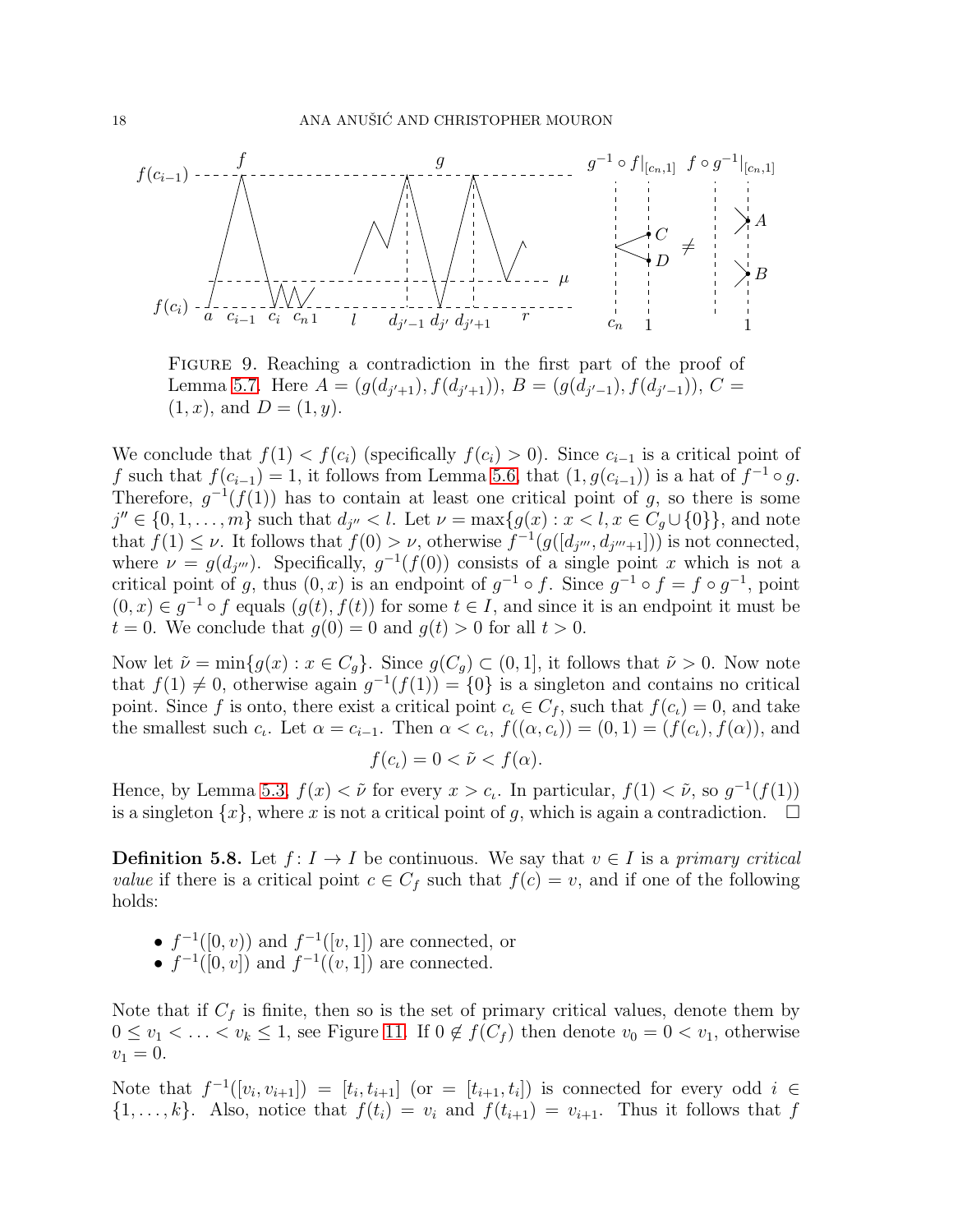

<span id="page-18-1"></span>FIGURE 10. Reaching a contradiction in the second part of the proof of Lemma [5.7.](#page-15-2) Here  $A = (g(d), f(d)).$ 



<span id="page-18-0"></span>FIGURE 11. Primary critical values  $\{v_i\}_{i=0}^7$  of f and corresponding exacting points  $\{t_i\}_{i=0}^7$  in figure (*a*), and restrictions on map g as in the statement of Lemma [5.10](#page-19-0) and Lemma [5.12](#page-19-1) in (b).

.

is either order preserving or order reversing on  $\{t_i\}_{i=0}^k$  or 1. We call  $t_i$  the *associated exacting point of*  $v_i$  and note that exacting points are not critical points. Also, since  $\{v_i\}_{i=1}^k$  are critical values, there are  $c, c' \in C_f \cap f^{-1}([v_i, v_{i+1}])$  such that  $f(c) = v_i, f(c') = f(c')$  $v_{i+1}$ . Furthermore,  $f|_{f^{-1}((v_i, v_{i+1}))}$  is monotone for every even  $i \in \{0, \ldots, k\}$ .

First, we will assume that both  $f$  and  $g$  are order preserving on their respective exacting points. Later we show that other cases reduce to this case by taking  $f^2$  or  $g^2$ . Since f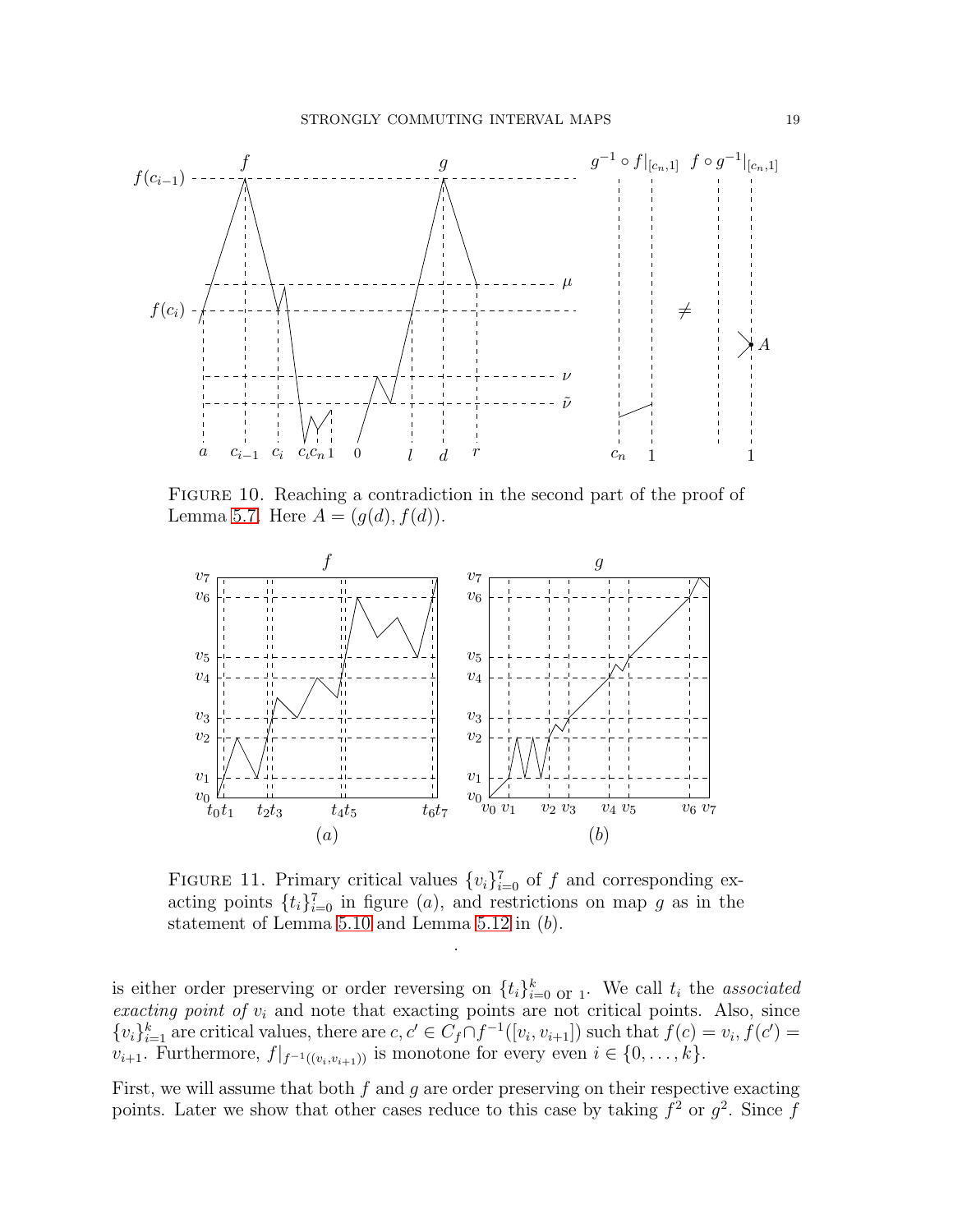is order preserving on the exacting points  $\{t_i\}_{i=0}^k$  or 1, it holds that  $t_i < t_{i+1}$  for every i.

<span id="page-19-2"></span>**Lemma 5.9.** Let  $\{v_i\}_{i=0}^k$  or 1 be the primary critical values of f. If  $i \in \{1, \ldots, k\}$  is *odd, and*  $[p,q] \subsetneq [v_i, v_{i+1}]$  *then*  $f^{-1}([p,q])$  *is not connected.* 

*Proof.* Let  $[p,q] \subsetneq [v_i, v_{i+1}]$ . Let  $c_a = \max\{c \in C_f | f(c) = v_i\}$  and  $c_b = \min\{c \in C_f | c_i \leq c_i\}$  $C_f | f(c) = v_{i+1}$ . Let  $c_{\alpha} \in [t_i, c_a] \cap C_f$  be such that  $f(c_{\alpha})$  is an absolute maximum of  $f|_{[t_i,c_a]}$  and  $c_\beta \in [c_b, t_{i+1}] \cap C_f$  be such that  $f(c_\beta)$  is an absolute minimum of  $f|_{[c_b,t_{i+1}]}.$ Note that  $f(c_{\alpha}) \ge f(c_{\beta})$ , otherwise  $f(c_{\alpha})$  is a primary critical value between  $v_i$  and  $v_{i+1}$ . Suppose  $q \lt f(c_\alpha)$ , then  $f^{-1}([p,q]) \subset [t_i,c_\alpha) \cup (c_\alpha,t_{i+1}]$  with  $f^{-1}([p,q]) \cap [t_i,c_\alpha) \neq \emptyset$  and  $f^{-1}([p,q]) \cap (c_{\alpha}, t_{i+1}) \neq \emptyset$ . Hence,  $f^{-1}([p,q])$  is not connected. By a similar argument,  $f^{-1}([p,q])$  is not connected if  $p > f(c_{\beta})$ . So suppose  $v_i < p \le f(c_{\beta}) \le f(c_{\alpha}) \le q$ . Then  $f^{-1}([p,q]) \subset [t_i, c_a) \cup (c_a, t_{i+1}]$  with  $f^{-1}([p,q]) \cap [t_i, c_a) \neq \emptyset$  and  $f^{-1}([p,q]) \cap (c_a, t_{i+1}) \neq \emptyset$ . Hence,  $f^{-1}([p,q])$  is not connected. By a similar argument,  $f^{-1}([p,q])$  is not connected if  $p \le f(c_\beta) \le f(c_\alpha) \le q < v_{i+1}$ .

<span id="page-19-0"></span>**Lemma 5.10.** Let  $\{v_i\}_{i=0}^k$  or 1 be the primary critical values of f. If  $i \in \{1, \ldots, k\}$  is *odd, then*  $g^{-1}([v_i, v_{i+1}])$  *is connected, and one of the following occurs:* 

(1)  $f|_{f^{-1}([v_i,v_{i+1}])}$  *is a non-monotone open map, and so is*  $g|_{g^{-1}([v_i,v_{i+1}])}$ *, or* (2)  $g|_{q^{-1}([v_i,v_{i+1}])}$  *is monotone.* 

*Proof.* First notice that  $f|_{f^{-1}([v_i, v_{i+1}])}$  cannot be monotone on  $[t_i, t_{i+1}] = f^{-1}([v_i, v_{i+1}])$ for i odd since  $[t_i, t_{i+1}]$  must contain critical points. Recall that for odd  $i \in \{1, ..., k\},$ there are  $c, c' \in C_f \cap f^{-1}([v_i, v_{i+1}])$  such that  $f(c) = v_i, f(c') = v_{i+1}$ . If  $g^{-1}([v_i, v_{i+1}])$ is not connected, there are  $c_j < c_{j+1} \in C_f$  such that  $g^{-1}(f([c_j, c_{j+1}]))$  is not connected, which is in contradiction with Lemma [5.2.](#page-12-1)

Denote  $F = f|_{f^{-1}([v_i, v_{i+1}])} : f^{-1}([v_i, v_{i+1}]) \to [v_i, v_{i+1}], G = g|_{g^{-1}([v_i, v_{i+1}])} : g^{-1}([v_i, v_{i+1}]) \to$  $[v_i, v_{i+1}]$ . If F is a non-monotone open map, then Lemma [5.7](#page-15-2) implies that G is open too. Assume that F is not open, and G is not monotone. Note that Lemma [5.7](#page-15-2) implies that  $G$ also cannot be open. Thus there is  $j \in \{0, 1, \ldots, m\}$  such that  $g([d_j, d_{j+1}]) \subsetneq [v_i, v_{i+1}]$ . Then it follows from Lemma [5.9](#page-19-2) that that  $f^{-1}(g([d_j, d_{j+1}]))$  is not connected, which is a contradiction.  $\Box$ 

<span id="page-19-3"></span>**Lemma 5.11.** Let  $\{v_i\}_{i=0}^k$  *or* 1 *be the primary critical points of* f *and*  $\{t_i\}_{i=0}^k$  *or* 1 *be the associated exacting points. Suppose i is even.* If  $p \in [t_i, t_{i+1}]$  *then*  $f(x) < f(p)$  *for all*  $x < p$  *and*  $f(p) < f(x)$  *for all*  $x > p$ *. Furthermore,*  $f|_{[t_i, t_{i+1}]}$  *is monotone increasing.* 

*Proof.* Follows from the fact that if c is a critical point less than p then  $f(c) \leq v_i =$  $f(t_i) \leq f(p)$ . Similar, if c is greater than p. It now follows that  $f|_{[t_i,t_{i+1}]}$  is monotone  $\sum$  increasing.

<span id="page-19-1"></span>**Lemma 5.12.** Let  $\{v_i\}_{i=0}^k$  or  $\underset{1}{\phantom{a}}$  be the primary critical values of f. Then  $g^{-1}([v_i, v_{i+1}]) =$  $[v_i, v_{i+1}]$  *for every*  $i \in \{0, ..., k\}$ *. See Figure [11.](#page-18-0)*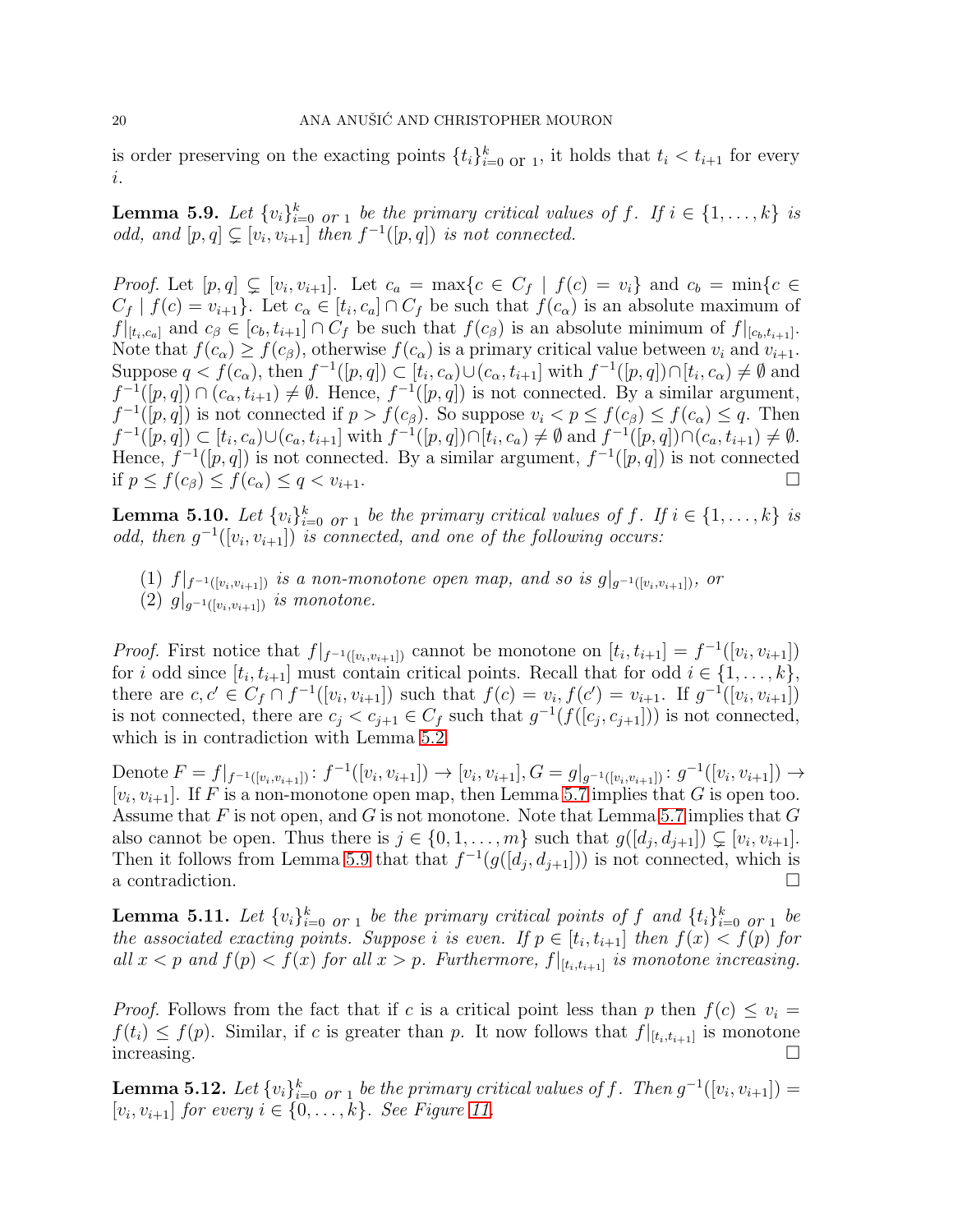*Proof.* We denote  $f^{-1}([v_i, v_{i+1}]) = [t_i, t_{i+1}],$  and  $g^{-1}([v_i, v_{i+1}]) = [s_i, s_{i+1}],$  and note  $t_i, t_{i+1} \notin C_f, s_i, s_{i+1} \notin C_g.$ 

By Lemma [5.9,](#page-19-2) for every odd  $i \in \{1, \ldots, k\}$ , and every  $x \in [v_i, v_{i+1}] \setminus \{0, 1\}$ , the set  $f^{-1}(x)$  consists of at least two points. If  $i \in \{0,\ldots,k\}$  is even, then  $f|_{[t_i,t_{i+1}]}$  is monotone, so  $f^{-1}(x)$  is a single point for every  $x \in (t_i, t_{i+1})$ . If  $0 \in f(C_f)$ , then  $f^{-1}(0)$ can be a single point if and only if  $f(c) = 0$  for a unique  $c \in C_f$ , and similarly for  $f^{-1}(1)$ .

So if  $x \in [s_i, s_{i+1}]$  for odd  $i \in \{1, ..., k\}$ , and  $g(x) \notin \{0, 1\}$ , then  $|f^{-1}(g(x))| \ge 2$ . If  $x \in (s_i, s_{i+1})$  for even  $i \in \{0, ..., k\}$ , then  $|f^{-1}(g(x))| = 1$ .

Note that  $(t_i, s_i) \in \Gamma(g^{-1} \circ f) = \Gamma(f \circ g^{-1})$  for every  $i \in \{0, \ldots, k\}$ , and let  $\tau_i$  be such that  $(t_i, s_i) = (g(\tau_i), f(\tau_i))$ . Since  $t_i \notin C_f$ , Lemma [5.1](#page-12-2) implies that such  $\tau_i$  is unique for every  $i \in \{0, \ldots, k\}$ . Since  $f|_{[t_i, t_{i+1}]}$  is monotone for even  $i \in \{0, \ldots, k\}$ , it follows that for every point  $(x, y) \in \Gamma(g^{-1} \circ f)$  such that  $x \in [t_i, t_{i+1}]$  there is a unique  $t \in [\tau_i, \tau_{i+1}]$ such that  $(x, y) = (g(t), f(t))$ . It follows that  $f|_{[\tau_i, \tau_{i+1}]}$  is monotone for every even  $i \in \{0, \ldots, k\}.$ 

Furthermore, let  $(x, y) \in \Gamma(g^{-1} \circ f)$  be such that  $|f^{-1}(g(y))| \geq 2$ . Then for  $\tau \in I$  such that  $(x, y) = (g(\tau), f(\tau))$  it holds that  $|f^{-1}(f(\tau))| \geq 2$ . Note that if  $(x, y) \in \Gamma(g^{-1} \circ f)$ is such that  $|f^{-1}(g(y))|=1$ , and  $(x,y)=(g(\tau),f(\tau))$  for  $\tau \in [\tau_i,\tau_{i+1}]$ , where i is odd, then  $g(y) \in \{0,1\}$ . In particular, the set of all  $\tau \in [\tau_i, \tau_{i+1}]$ , i odd, for which  $f^{-1}(f(\tau))$ is a singleton is finite.

We conclude that  $\{\tau : |f^{-1}(f(\tau))| = 1\} = \bigcup_{i \text{ even}} (\tau_i, \tau_{i+1}) \cup S$ , where S is a finite set. On the other hand, we know that  $\{t : |f^{-1}(f(t))| = 1\} = \bigcup_{i \text{ even}} (t_i, t_{i+1}) \cup S'$ , where  $S' \subset$  $\{0, 1\}$ . Thus it follows that  $\tau_i = t_i$  for every  $i \in \{0, \ldots, k\}$ . Moreover,  $f(t_i) = f(\tau_i) = s_i$ , and since by definition  $f(t_i) = v_i$ , it follows that  $s_i = v_i$  for every  $i \in \{0, \ldots, k\}$ , and thus  $g^{-1}([v_i, v_{i+1}]) = [s_i, s_{i+1}] = [v_i, v_{i+1}]$  for every  $i \in \{0, ..., k\}$ .

<span id="page-20-2"></span>**Lemma 5.13.** Let  $\{v_i\}_{i=0}^k$  *or* 1 *be the primary critical points of* f *and*  $\{t_i\}_{i=0}^k$  *or* 1 *be the associated exacting points. Suppose i is even.* If  $p \in [t_i, t_{i+1}]$  and  $f(p) = p$  then  $f([0, p]) = [0, p]$  and  $f([p, 1]) = [p, 1]$ .

*Proof.* Let  $x \in [0, p]$  and  $y \in [p, 1]$ . Then it follows from Lemma [5.11](#page-19-3) that  $f(x) \leq$  $f(p) = p = f(p) \le f(y)$ . Now the result follows since f is onto.

<span id="page-20-0"></span>**Proposition 5.14.** Let  $f : [a, b] \longrightarrow [c, d]$  be an order preserving homeomorphism where  $[c, d] \subset [a, b]$ . Then for every  $x \in [a, b]$ , the limit of  $\{f^n(x)\}_{n=0}^{\infty}$  exists and is a *fixed point of* f*.*

*Proof.* This follows from the Monotone Convergence Theorem.

<span id="page-20-1"></span>**Lemma 5.15.** Let  $x \leq u \leq y \leq v$  and  $f : [x, v] \longrightarrow [u, v], g : [u, v] \longrightarrow [u, y]$  be order *preserving homeomorphisms such that*  $f \circ g|_{[u,v]} = g \circ f|_{[u,v]}$ . Then there exist  $p \in [u, v]$ such that  $f(p) = p$  and  $g(p) = p$ .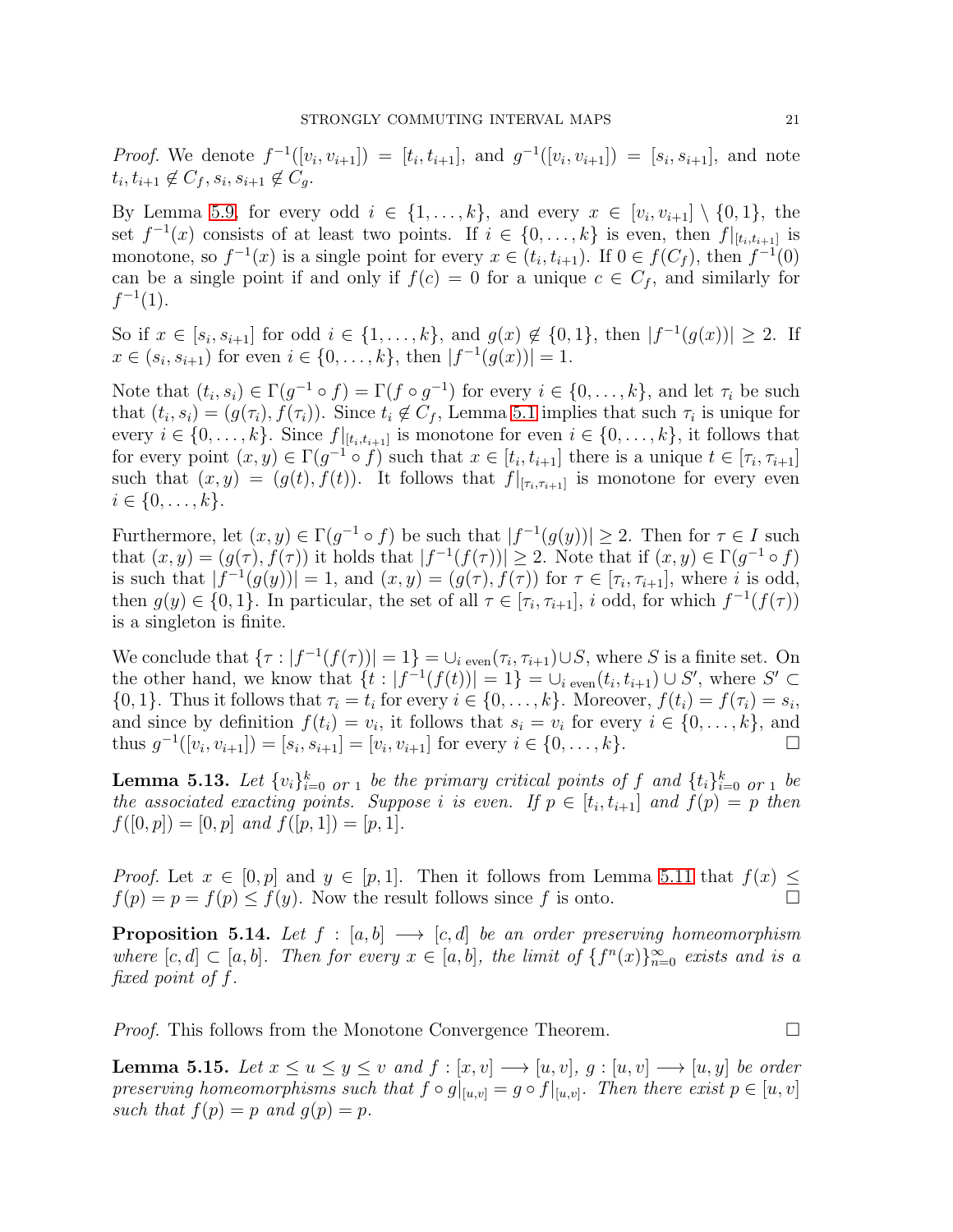*Proof.* By Proposition [5.14,](#page-20-0) there exists  $p = \lim_{n \to \infty} f^{n}(u)$  such that  $f(p) = p$ . Since  $g(u) = u$ , it follows that  $g(p) = \lim_{n \to \infty} g(f^n(u)) = \lim_{n \to \infty} f^n(g(u)) = \lim_{n \to \infty} f^n(u) =$  $p.$ 

<span id="page-21-1"></span>**Lemma 5.16.** Let  $u < y \leq v$ ,  $u < x < v$  and  $f : [u, v] \rightarrow [x, v]$ ,  $g : [u, v] \rightarrow [u, y]$  be *order preserving homeomorphisms such that*  $f \circ q = q \circ f$ . Then there exist  $p \in [u, v]$ *such that*  $f(p) = p$  *and*  $g(p) = p$ .

*Proof.* Proof is identical to Lemma [5.15.](#page-20-1) □

<span id="page-21-0"></span>**Lemma 5.17.** If f and g are not open, then there exists a fixed point p such that  $[a, p]$ *and* [p, b] *are invariant under both* f *and* g*.*

*Proof.* Let  $\{v_i\}_{i=0,1}^k$  be the primary critical values and  $\{t_i\}_{i=0,1}^k$  be the associated exacting points of f and  $\{u_i\}_{i=0,1}^l$  be the primary critical values and  $\{s_i\}_{i=0,1}^l$  be the associated exacting points of g.

**Case 1.** There exists  $v_i, u_j \notin \{0, 1\}$  such that  $v_i = u_j$ .

Then it follows from the Lemma [5.12](#page-19-1) that  $g(v_i) = v_i = u_j = f(u_j)$ . It now follows from Lemma [5.13](#page-20-2) that  $[0, v_i]$  and  $[v_i, 1]$  are invariant under both f and g.

**Case 2.** If  $v_i, u_j \notin \{0, 1\}$ , then  $v_i \neq u_j$ .

Without loss of generality, assume  $0 \le u_1 < v_1$ . Then it follows from Lemma [5.10](#page-19-0) and definition of  $v_0$  that  $0 = v_0 \le u_1 < u_2 < v_1 < u_3$ . It also follows from Lemma [5.11](#page-19-3) that whenever  $f([a, b]) \subset [v_0, v_1]$  and  $g([c, d]) \subset [u_2, u_3]$ , then  $f|_{[a,b]}$  and  $g|_{[c,d]}$  are both monotone increasing and hence, order preserving homeomorphisms. Note that since 0 is not a critical value of f,  $f(0) = 0$ , and it follows from Lemma [5.12](#page-19-1) that  $f(u_1) =$  $u_1, f(u_2) = u_2$  and  $g(v_1) = v_1$ . Furthermore,  $f_{[0,t_1]}$  and  $g|_{[s_2,s_3]}$  are order preserving homeomorphisms for the same reason.

**Claim:** There exists a  $p \in [v_0, v_1] \cap [u_2, u_3]$  such that  $f(p) = p = g(p)$ .

**Case A.**  $s_2 \leq u_2$  and  $v_1 < t_1$ .

Then  $f(v_1) < f(t_1) = v_1$ . So  $f|_{[u_2,v_1]} : [u_2,v_1] \longrightarrow [u_2,f(v_1)]$  and  $g|_{[s_2,v_1]} : [s_2,v_1] \longrightarrow$  $[u_2, v_1]$  are order preserving homeomorphisms such that  $f \circ g|_{[u_2, v_1]} = g \circ f|_{[u_2, v_1]}.$ 

**Case B.**  $s_2 \leq u_2$  and  $t_1 \leq v_1$ .

So  $f^{-1}|_{[u_2,v_1]} : [u_2,v_1] \longrightarrow [u_2,t_1]$  and  $g|_{[s_2,v_1]} : [s_2,v_1] \longrightarrow [u_2,v_1]$  are order preserving homeomorphisms such that  $f^{-1} \circ g|_{[u_2, v_1]} = g \circ f^{-1}|_{[u_2, v_1]}.$ 

**Case C.**  $u_2 < s_2$  and  $v_1 < t_1$ .

Then  $f(v_1) < v_1$  and  $g(u_2) \le g(s_2) = u_2$ . So  $f|_{[u_2, v_1]} : [u_2, v_1] \longrightarrow [u_2, f(v_1)]$  and  $g^{-1}|_{[u_2,v_1]}$ :  $[u_2,v_1] \longrightarrow [s_2,v_1]$  are order preserving homeomorphisms such that f  $\circ$  $g^{-1}|_{[u_2,v_1]} = g^{-1} \circ f|_{[u_2,v_1]}.$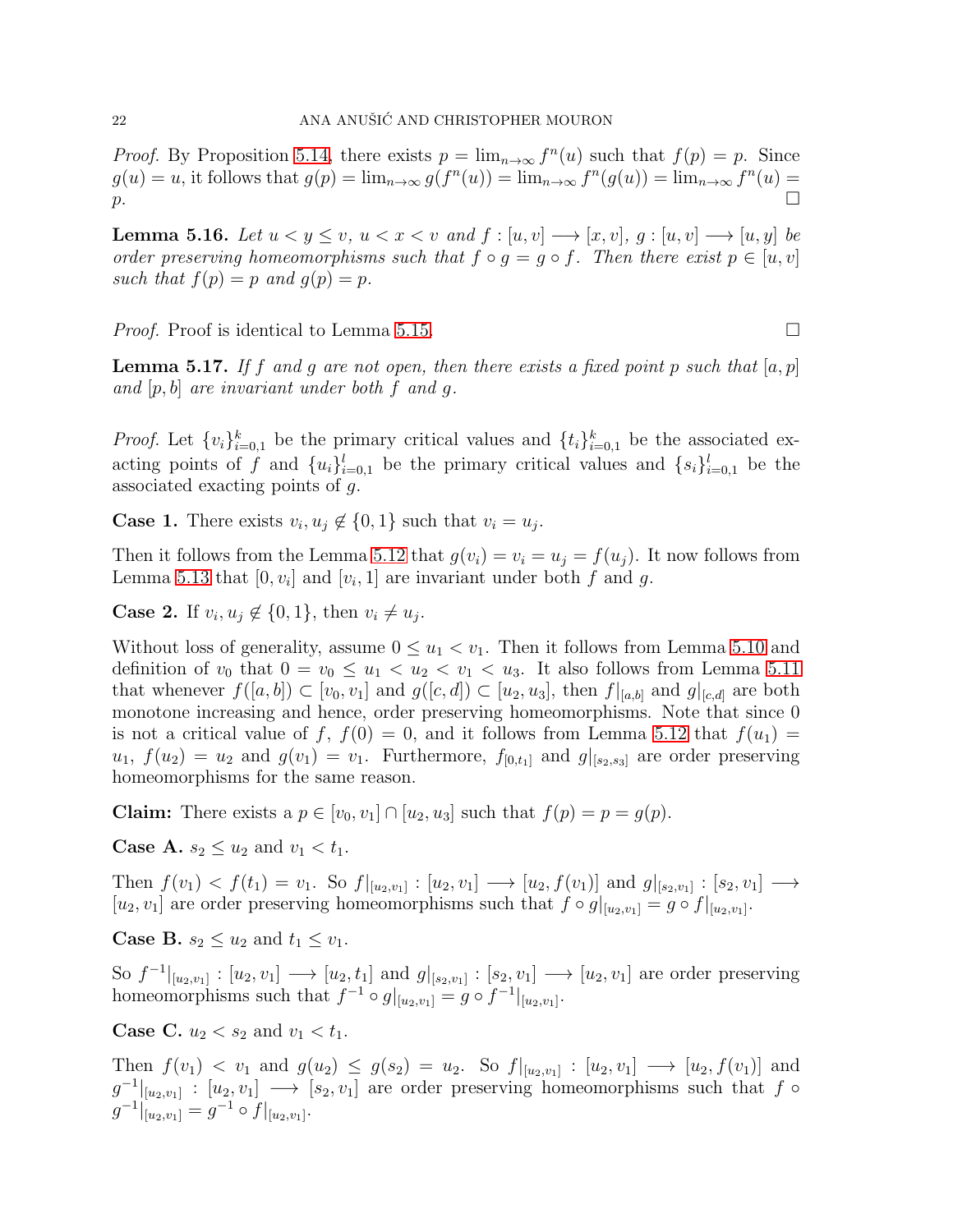**Case D.**  $u_2 < s_2$  and  $t_1 \leq v_1$ .

Then  $g(u_2) < g(s_2) = u_2$ . So  $f^{-1}|_{[u_2, v_1]} : [u_2, v_1] \longrightarrow [u_2, t_1]$  and  $g^{-1}|_{[u_2, v_1]} : [u_2, v_1] \longrightarrow$  $[s_2, v_1]$  are order preserving homeomorphisms such that  $f^{-1} \circ g^{-1}|_{[u_2, v_1]} = g^{-1} \circ f^{-1}|_{[u_2, v_1]}.$ 

It now follows from Lemmas [5.15](#page-20-1) and [5.16](#page-21-1) that there exists a  $p \in [v_0, v_1] \cap [u_2, u_3]$  such that  $f(p) = p = g(p)$ . So the result follows again from Lemma [5.13.](#page-20-2)

<span id="page-22-1"></span>**Lemma 5.18.** Suppose that  $f: I \to I$  and  $g: I \to I$  are piecewise monotone onto maps such that  $f^{-1} \circ g = g \circ f^{-1}$  and both f and g are orientation preserving on their exacting points. Then there exists  $0 = p_0 < p_1 < \ldots < p_n = 1$  such that  $[p_i, p_{i+1}]$  is invariant *under both* f and g and at least one of  $\{f|_{[p_i,p_{i+1}]}, g|_{[p_i,p_{i+1}]}\}$  *is open for each i.* 

*Proof.* If f or g is open, then we are done. So suppose that both f and g are not open. Then by Lemma [5.17,](#page-21-0) there exists  $0 = p_0 < p_1 < p_2 = 1$  such that  $[p_i, p_{i+1}]$  is invariant under f and g for each  $i \in \{0,1\}$ .

Continuing inductively, suppose that  $0 = p_0 < p_1 < ... < p_k = 1$  have been found such that  $[p_i, p_{i+1}]$  is invariant under f and g for each  $i \in \{0, ..., k-1\}$ . If at least one of  $\{f|_{[p_i,p_{i+1}]}, g|_{[p_i,p_{i+1}]}\}$  is open for each i, then we are done. Otherwise, there exists i such that neither  $f|_{[p_{i'},p_{i'+1}]}$  nor  $g|_{[p_{i'},p_{i'+1}]}$  is open. Then by Lemma [5.17](#page-21-0) there exists  $p_{i'} < p < p_{i'+1}$  such that  $[p_{i'}, p]$  and  $[p, p_{i'+1}]$  are both invariant under f and g. Reindex  $0 = p_0 < p_1 < \ldots < p_{i'} < p < p_{i'+1} < \ldots < p_k = 1$  as  $0 = p_0 < p_1 < \ldots < p_k < p_{k+1} =$ 1.

Eventually for some  $n$ , this process must stop. Otherwise,  $f$  or  $q$  will have an infinite number of critical points.

Now we will consider the case when one of  $f, g$  is order preserving and the other is order reversing on their exacting points:

<span id="page-22-0"></span>**Lemma 5.19.** *Suppose that*  $f: I \to I$  *and*  $g: I \to I$  *are piecewise monotone onto maps* such that  $f^{-1} \circ g = g \circ f^{-1}$ , and such that the following hold:

- (1) there exists  $0 = p_0 < p_1 < \ldots < p_n = 1$  such that  $[p_i, p_{i+1}]$  is invariant under *both*  $f^2$  *and*  $g$  *and at least one of*  $\{f^2|_{[p_i,p_{i+1}]}, g|_{[p_i,p_{i+1}]}\}$  *is open for each i*,
- (2)  $\{f(p_i)\}_{i=0}^{\infty}$  *is decreasing.*

*Then there exists a subdivision*  $\{r_i\}_{i=0}^{n'}$ ,  $r_i < r_{i+1}$  *such that* 

- (1)  $[r_i, r_{i+1}]$  *is invariant under both g and*  $f^2$ ,
- (2)  $f([r_i, r_{i+1}]) = [r_{n'-i-1}, r_{n'-i}]$  for each  $i \in \{0, ..., n'-1\}.$

*Proof.* Let  $[q_i, q_{i+1}] = f([p_i, p_{i+1}])$ . Then notice the following:

(1)  $f([q_i, q_{i+1}]) = f^2([p_i, p_{i+1}]) = [p_i, p_{i+1}],$  thus it follows that  $f^2([q_i, q_{i+1}] \cap [p_i, p_{i+1}]) =$  $[q_i, q_{i+1}] \cap [p_i, p_{i+1}]$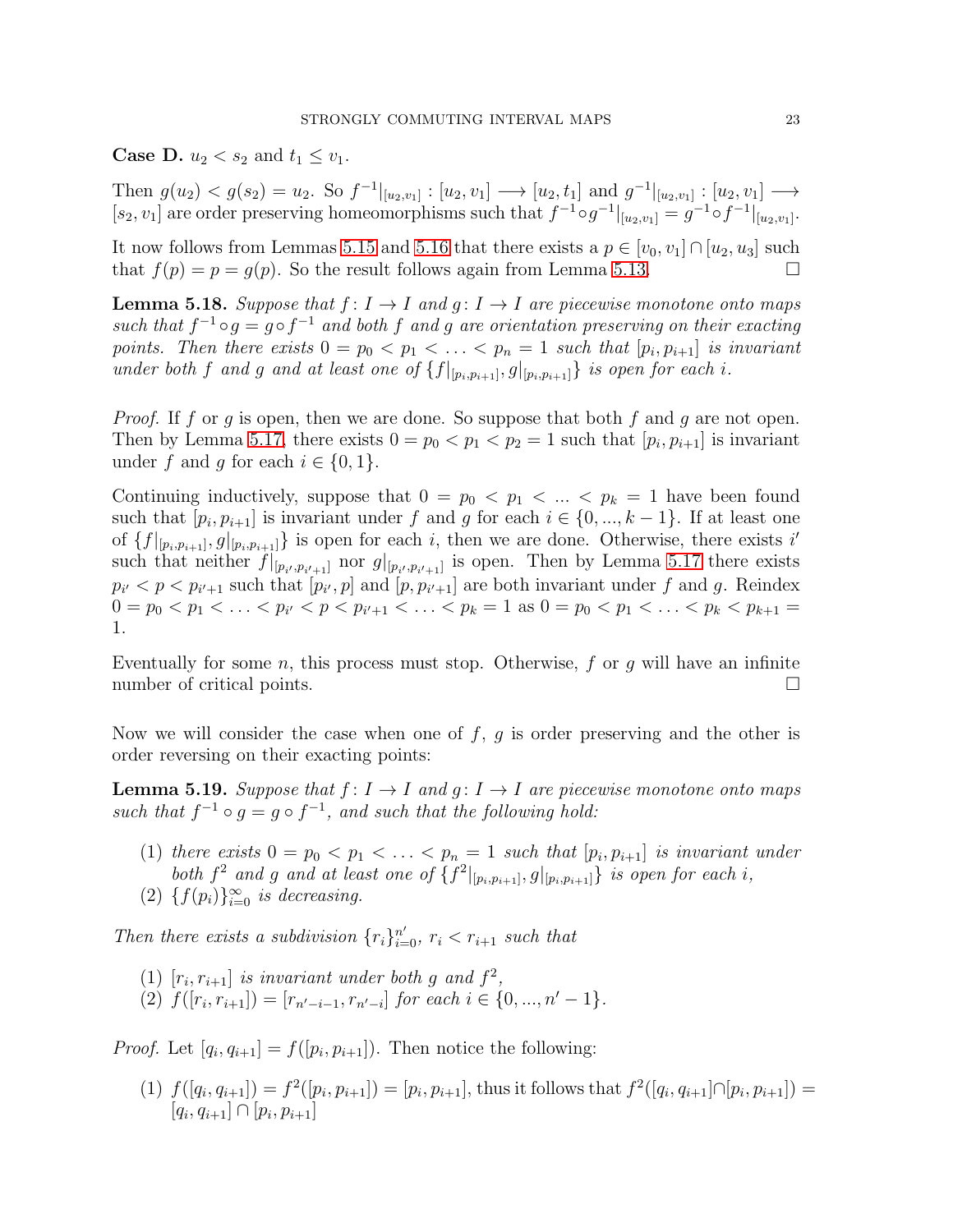$(2)$   $g([q_i, q_{i+1}]) = g \circ f([p_i, p_{i+1}]) = f \circ g([p_i, p_{i+1}])$  thus it follows that  $g([q_i, q_{i+1}]) \cap$  $[p_i, p_{i+1}]$ ) =  $[q_i, q_{i+1}] \cap [p_i, p_{i+1}].$ 

Let  $\{r_i\}_{i=0}^{n'} = \{p_i\}_{i=0}^n \cup \{q_i\}_{i=0}^n$  such that  $0 = r_0 < r_1 < \ldots < r_{n'} = 1$ . Then it follows from above that  $f^2([r_i, r_{i+1}]) = [r_i, r_{i+1}]$  and  $g([r_i, r_{i+1}]) = [r_i, r_{i+1}]$ . Next we will show  $f([r_i, r_{i+1}]) = [r_{n'-i-1}, r_{n'-i}]$ . Consider  $f([0, r_1])$ .

Case 1.  $r_1 = p_1 \le q_{n-1}$ . Then  $[q_1, 1] = f([0, r_1]) \subset f([0, q_{n-1}]) = [p_{n-1}, 1]$ . Hence  $r_{n'-1} = q_1$ , since  $p_{n-1} \leq q_1$ .

Case 2.  $r_1 = q_{n-1} \leq p_1$ . Then  $[p_{n-1}, 1] = f([0, r_1]) \subset f([0, p_1]) = [q_1, 1]$ . Hence  $r_{n'-1} = p_{n-1}$ , since  $p_{n-1} \geq q_1$ .

Now notice that  $f([r_1, r_{n'-1}]) = [r_1, r_{n'-1}]$ . So it follows by induction that  $f([r_i, r_{i+1}]) =$  $[r_{n'-i-1}, r_{n'-i}]$  for each i.

Finally, we will consider the case when both of  $f$  and  $g$  is order reversing on their exacting points:

<span id="page-23-1"></span>**Lemma 5.20.** Suppose that  $f: I \to I$  and  $g: I \to I$  are piecewise monotone onto maps such that  $f^{-1} \circ g = g \circ f^{-1}$ , and such that the following hold:

- (1) there exists  $0 = p_0 < p_1 < \ldots < p_n = 1$  such that  $[p_i, p_{i+1}]$  is invariant under both  $f^2$  and  $g^2$  and at least one of  $\{f^2|_{[p_i,p_{i+1}]}, g^2|_{[p_i,p_{i+1}]}\}$  is open for each i,
- (2)  $\{f(p_i)\}_{i=0}^{\infty}$  and  $\{g(p_i)\}_{i=0}^{\infty}$  are decreasing

*Then there exists a subdivision*  $\{r_i\}_{i=0}^{n'}$ ,  $r_i < r_{i+1}$  *such that* 

- (1)  $[r_i, r_{i+1}]$  *is invariant under both*  $g^2$  *and*  $f^2$ *,*
- (2)  $f([r_i, r_{i+1}]) = [r_{n'-i-1}, r_{n'-i}] = g([r_i, r_{i+1}])$  for each  $i \in \{0, ..., n'-1\}$ .

*Proof.* Let  $\alpha = g^2$  and  $\beta = f^2$  and notice that  $f^{-1} \circ \alpha = \alpha \circ f^{-1}$  and  $\beta^{-1} \circ g = g \circ \beta^{-1}$ . Then first apply Lemma [5.19](#page-22-0) to  $f^{-1} \circ \alpha = \alpha \circ f^{-1}$  to get  $\{\hat{r}_i\}_{i=0}^{\hat{n}}$  and then again apply Lemma [5.19](#page-22-0) to  $\beta^{-1} \circ g = g \circ \beta^{-1}$  get  $\{r_i\}_{i=1}^{n'}$  $\sum_{i=0}^{n'}$ .

Note that the following theorem is stated for  $f^{-1} \circ g = g \circ f^{-1}$ , but this is true if and only if  $g^{-1} \circ f = f \circ g^{-1}$ . So all of the statements are also true when switching f and g:

<span id="page-23-0"></span>**Theorem 5.21.** Let  $f, g: I \to I$  be piecewise monotone onto maps such that  $f^{-1} \circ g =$  $g \circ f^{-1}$ . Then there are  $0 = p_0 < p_1 < \ldots < p_l = 1$  such that one of the following three *occurs:*

- $(a)$   $[p_i, p_{i+1}]$  *is invariant under*  $f$  *and*  $g$   $for$  *every*  $i$ *, and* 
	- (i) if  $g|_{[p_i,p_{i+1}]}$  is open and non-monotone, then  $f|_{[p_i,p_{i+1}]}$  is open.
	- (ii) if  $g|_{[p_i,p_{i+1}]}$  is non-monotone and not open, then  $f|_{[p_i,p_{i+1}]}$  is monotone. *See Figure [12.](#page-24-0)*
- (b)  $[p_i, p_{i+1}]$  *is invariant under* g and  $f([p_i, p_{i+1}]) = [p_{l-i-1}, p_{l-i}]$  for every  $i \in$  $\{0, \ldots, l-1\}$ *, and*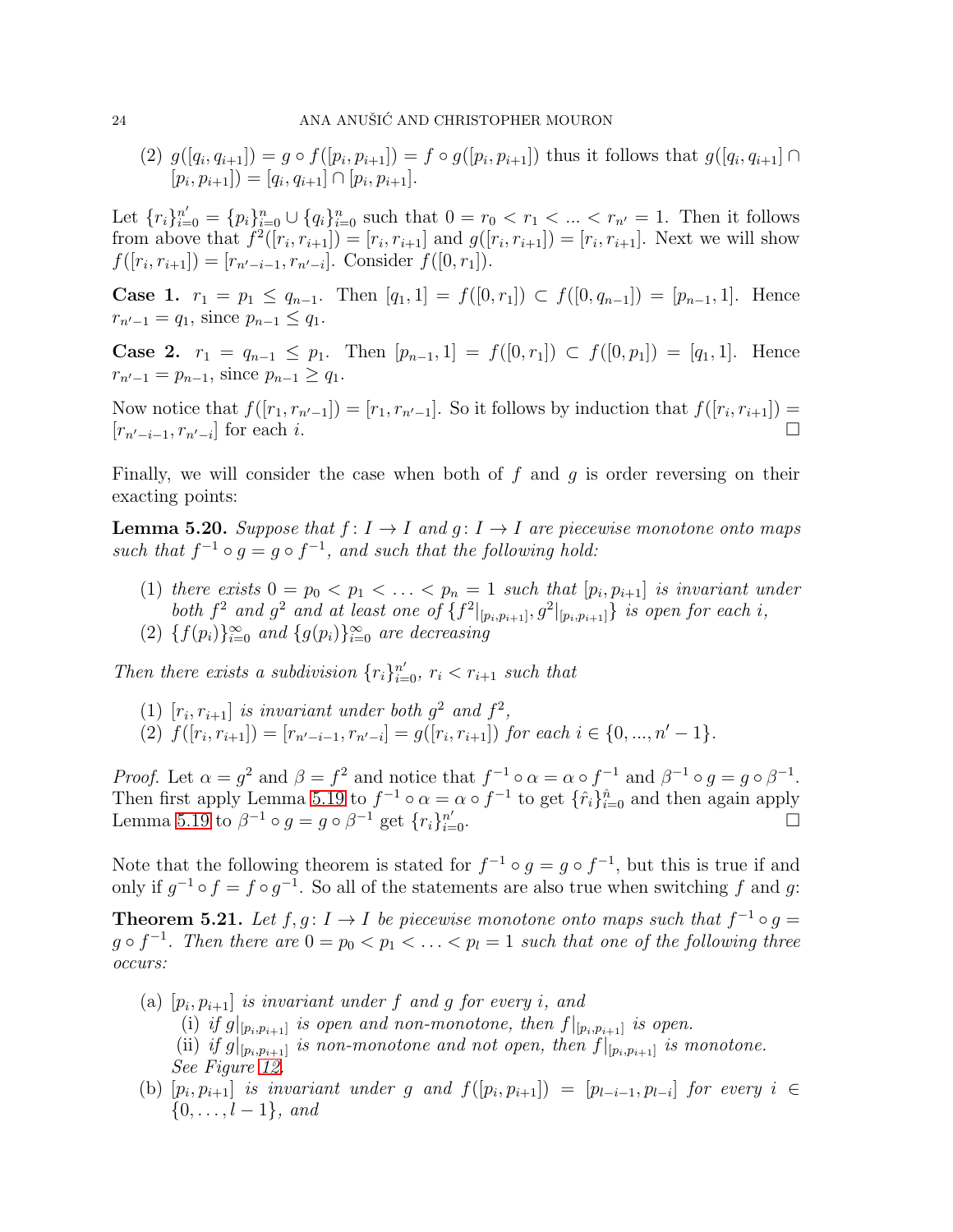- (i) if  $g|_{[p_i,p_{i+1}]}$  is open and non-monotone, then  $f^2|_{[p_i,p_{i+1}]}$  and  $f|_{[p_i,p_{i+1}]}$  are open
- (ii) if  $g|_{[p_i,p_{i+1}]}$  is non-monotone and not open, then  $f|_{[p_i,p_{i+1}]}$  and  $f|_{[p_{l-i-1},p_{l-i}]}$ *are both monotone.*

*See Figure [13.](#page-25-0)*

- (c)  $f([p_i, p_{i+1}]) = [p_{l-i-1}, p_{l-i}] = g([p_i, p_{i+1}])$  for every  $i \in \{0, ..., l-1\}$ , and
	- (i) if  $g^2|_{[p_i,p_{i+1}]}$  is open and non-monotone, then  $f^2|_{[p_i,p_{i+1}]}$  and  $f|_{[p_i,p_{i+1}]}$  are *open*
	- (ii) if  $g^2|_{[p_i,p_{i+1}]}$  is non-monotone and not open, then  $f|_{[p_i,p_{i+1}]}$  and  $f|_{[p_{l-i-1},p_{l-i}]}$ *are both monotone.*

*See Figure [14.](#page-25-1)*

*Proof.* Let  $\{v_i\}_{i=0,1}^k$  be primary critical values of f, and let  $\{t_i\}_{i=0,1}^k$  be the associated exacting points. If  $t_i < t_{i+1}$  for every  $i \in \{0, 1, \ldots, k-1\}$ , then Lemma [5.18](#page-22-1) and Lemma [5.10](#page-19-0) give (a). If  $t_i > t_{i+1}$  for every  $i \in \{0, 1, ..., k-1\}$ , then let  $\{\tilde{v}_i\}_{i=0,1}^{k'}$  be primary critical values, and  $\{\tilde{t}_i\}_{i=1}^{k'}$  $_{i=0,1}^{k'}$  the associated exacting points of  $f^2$ . Then the sequence  $\{\tilde{t}_i\}$  is increasing. Since  $f^{-2} \circ g = g \circ f^{-2}$ , using  $(a)$  we find invariant intervals  $[\tilde{p}_i, \tilde{p}_{i+1}]$  for both g and  $f^2$ . Now apply Lemmas [5.10](#page-19-0) and [5.19.](#page-22-0) Case (c) is similar to case  $(b)$ . Instead just use Lemma [5.20.](#page-23-1)



<span id="page-24-0"></span>FIGURE 12. Strongly commuting piecewise monotone maps  $f, q: I \rightarrow I$ of type  $(a)$ .

**Remark 5.22.** Let  $n \geq 2$  and  $f: I \to I$  be an open map with  $n-1$  critical points. Assume that f is *conjugate* to  $T_n$ , *i.e.*, if there is a homeomorphism  $h: I \to I$  such that  $f = h^{-1} \circ T_n \circ h$ . Let  $g: I \to I$  be an onto map which commutes with f, and define  $\tilde{g} := h \circ g \circ h^{-1}$ . Since f and g commute, we have  $h^{-1} \circ T_n \circ h \circ h^{-1} \circ \tilde{g} \circ h =$  $h^{-1} \circ \tilde{g} \circ h \circ h^{-1} \circ T_n \circ h$ , so  $T_n \circ \tilde{g} = \tilde{g} \circ T_n$ . By the result of Baxter and Joichi [\[4\]](#page-26-13), the only onto maps which commute with  $T_n$  are identity and  $T_m$ ,  $m \geq 2$ . Thus for every  $m \geq 1$  there is a unique onto map  $g: I \to I$  with  $m-1$  critical points which commutes with f, and it is exactly  $g = h^{-1} \circ T_m \circ h$ . Also, according to Proposition [3.3](#page-5-1) and Proposition [3.4,](#page-6-0)  $f$  and  $g$  strongly commute if and only if  $n$  and  $m$  are relatively prime. See for example two maps in Figure [15](#page-26-14) which strongly commute and are different (but conjugate with the same conjugacy h) to symmetric tent maps  $T_3$  and  $T_2$ .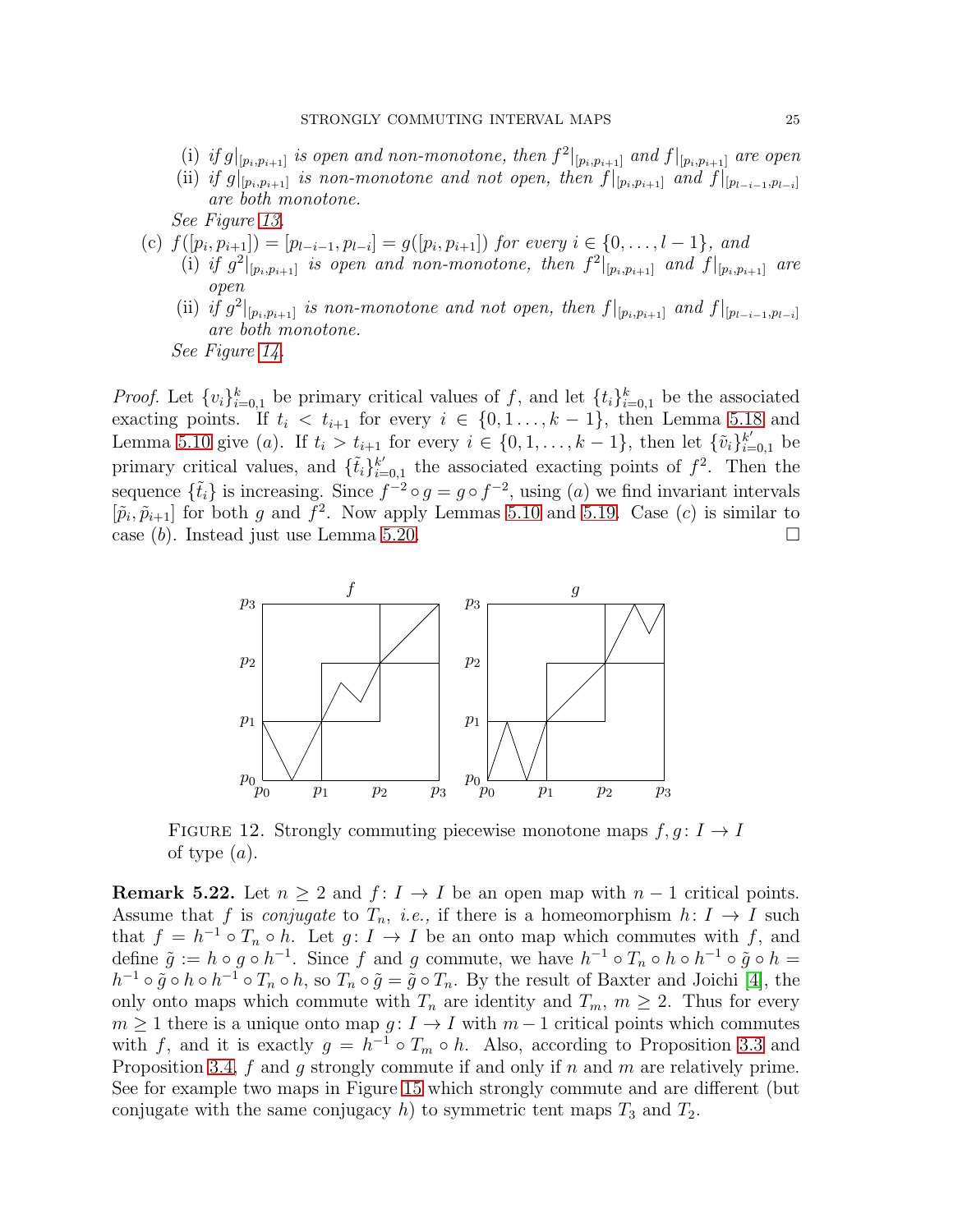

FIGURE 13. Strongly commuting piecewise monotone maps  $f, g: I \to I$ of type  $(b)$ .

<span id="page-25-0"></span>

<span id="page-25-1"></span>FIGURE 14. Strongly commuting piecewise monotone maps  $f, g: I \to I$ of type  $(c)$ .

Maps conjugate to some  $T_n$ ,  $n \geq 2$  are called *regular* in [\[10\]](#page-26-11). For example, if an open map f is *locally eventually onto (leo)* (*i.e.*, for every open  $U \subset I$  there is  $n \in \mathbb{N}$  such that  $f^{n}(U) = I$ , then f is conjugate to  $T_n$ ,  $n \geq 1$ , where  $|C_f| = n - 1$ .

**Corollary 5.23.** Let  $f, g: I \to I$  be piecewise monotone, strongly commuting maps. *Then there is*  $x \in I$  *such that*  $f(x) = g(x) = x$ *.* 

*Proof.* If one of f, g is monotone, then the result of Joichi [\[14\]](#page-26-10) gives the common fixed point x. Otherwise  $l > 1$  in Theorem [5.21.](#page-23-0) Case (a) implies that  $f(p_1) = g(p_1) = p_1$ (or we get a common fixed point directly from Lemma [5.17\)](#page-21-0). Similarly, if  $l$  is even in case (b), we again get  $f(p_{l/2}) = g(p_{l/2}) = p_{l/2}$ . If l is odd, then  $[p_{\frac{l-1}{2}}, p_{\frac{l+1}{2}}]$  is invariant for both f and g. We apply Joichi's theorem to find a common fixed point for f and g in  $[p_{\frac{l-1}{2}}, p_{\frac{l+1}{2}}]$ . Case (c) is similar to case (b).  $\Box$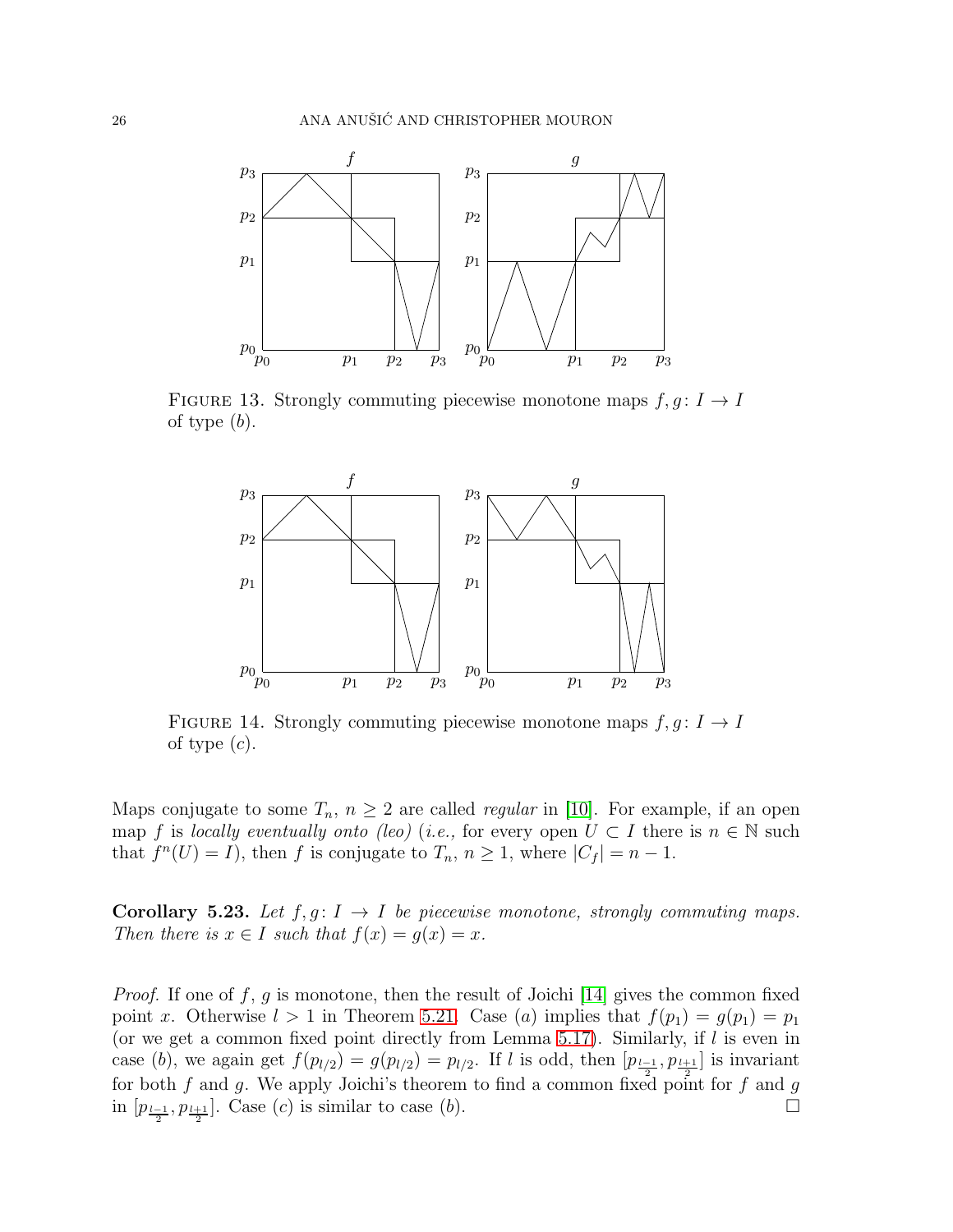

<span id="page-26-14"></span>FIGURE 15. Map f on the left is leo, so there is a homeomorphism  $h: I \rightarrow$ I such that  $f = h^{-1} \circ T_3 \circ h$ . On the right we draw the graph of  $g =$  $h^{-1} \circ T_2 \circ h$ , which is the unique map with a single critical point which  $(\text{strongly})$  commutes with  $f$ .

#### **REFERENCES**

- <span id="page-26-4"></span>[1] A. Alikhani-Koopaei, On common fixed points, periodic points and recurrent points of continuous functions, Int. J. Math. 39 (2003) 2465–2473.
- <span id="page-26-12"></span><span id="page-26-0"></span>[2] A. Anušić, C. Mouron, *Topological entropy of diagonal maps on inverse limit spaces*, preprint 2020.
- [3] G. Baxter, On fixed points of the composite of commuting functions, Proc. Amer. Math. Soc. 15 (1964), 851–855.
- <span id="page-26-13"></span>[4] G. Baxter, J. T. Joichi, On functions that commute with full functions, Nieuw Arch. Wisk. (3) 12 (1964), 12–18.
- <span id="page-26-7"></span>[5] J. Boronski, A note on fixed points of abelian actions in dimension one, Proc. Amer. Math. Soc. 147 (2019) (4), 1653–1655.
- <span id="page-26-2"></span>[6] W. M. Boyce, Commuting functions with no common fixed point, Trans. Amer. Math. Soc. 137 (1969), 77–92.
- <span id="page-26-8"></span>[7] R. F. Brown, A good question won't go away: An example of mathematical research, American Mathematical Monthly, to appear.
- <span id="page-26-5"></span>[8] J. Cánovas, A. Linero, On the dynamics of compositions of commuting interval maps, J. Math. Anal. Appl. 305 (2005), 296–303.
- <span id="page-26-11"></span><span id="page-26-9"></span>[9] H. Cohen, On fixed points of commuting functions, Proc. Amer. Math. Soc. 15 (1964), 293–296.
- <span id="page-26-6"></span>[10] J. H. Folkman, On functions that commute with full functions, Proc. Amer. Math. Soc. 17 (1966), 383–386.
- [11] H. Grinc, L. Snoha, Jungck theorem for triangular maps and related results, Appl. Gen. Topol. 1 (1) (2000) 83–92.
- <span id="page-26-3"></span>[12] J. P. Huneke, On common fixed points of commuting continuous functions on an interval, Trans. Amer. Math. Soc. 139 (1969), 371–381.
- <span id="page-26-1"></span>[13] J. R. Isbell, Research problems: Commuting wrappings of trees, Bull. Amer. Math. Soc. 63 (1957), no. 6, 419.
- <span id="page-26-10"></span>[14] J. T. Joichi, On functions that commute with full functions and common fixed points, Nieuw Arch. Wisk. (3) 14 (1966), 247–251.